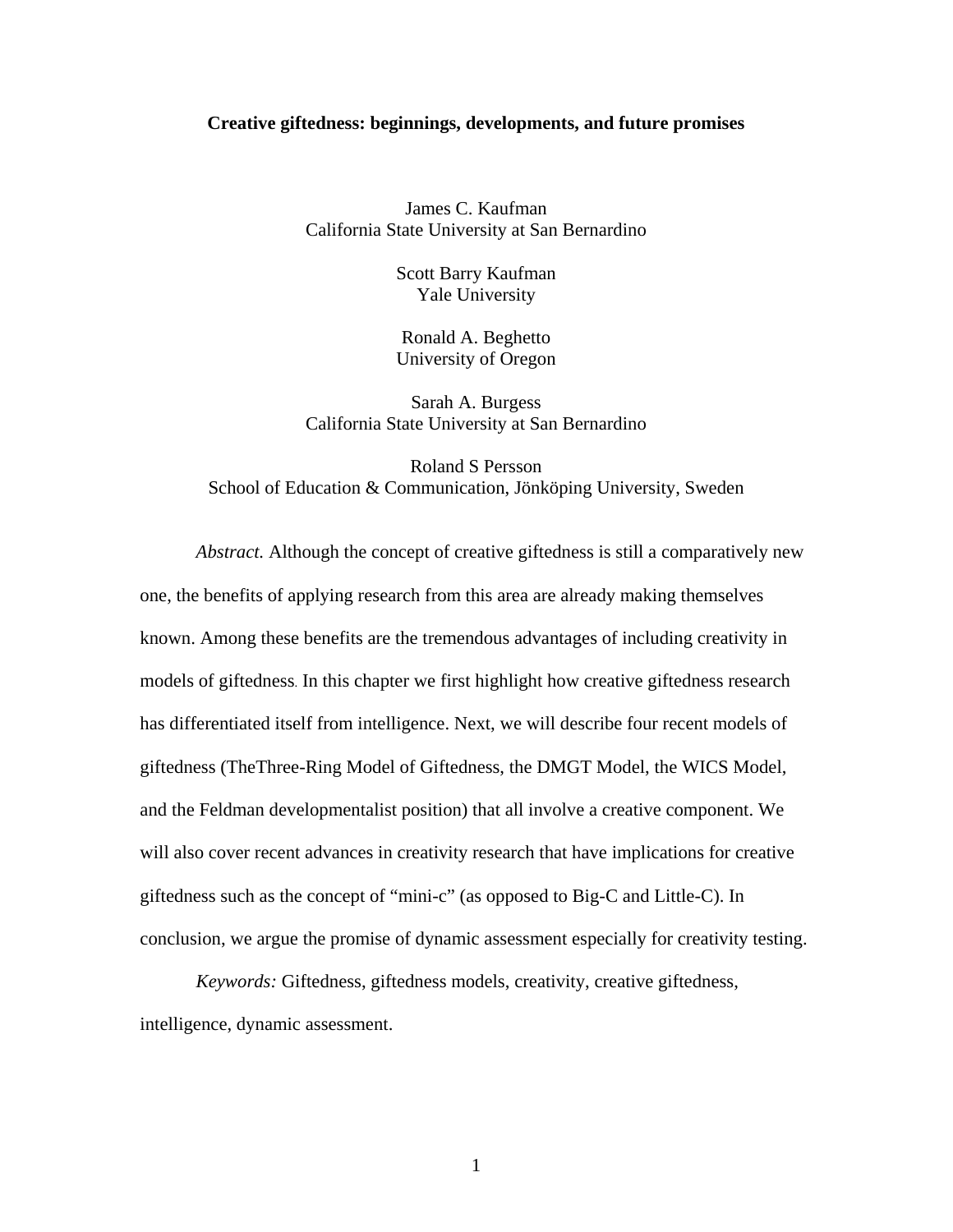### **Creative Giftedness: an introduction**

The defining characteristics of giftedness and the factors that play into being gifted shift frequently. In a recent review of the field, Matthews and Foster (2006) distinguish between two models of giftedness: "mystery models," in which students are labeled gifted but their specific strengths or abilities are not articulated; and "mastery models," which focus more on individual differences and strengths. Many recent models of giftedness are mastery models and detail several specific areas and ways that people can be gifted. Most of these models include *creativity* as a key component.

Creativity researchers and scholars generally agree that creativity involves the combination of novelty and appropriateness. Sternberg, Kaufman, and Pretz (2002) and Baer (1997), for example, state that a product, idea, or behavior must be something new, different or unique to be considered creative. Uniqueness alone, however, is not sufficient to classify something as "creative." Rather, in order for an idea, product, or behavior to be considered creative, it must also be useful, appropriate, or relevant as defined within some socio-cultural context (Plucker, Beghetto, & Dow, 2003). For instance, in order for a child's unique science fair project to be considered creative, it must also conform to the conventions of scientific inquiry and other relevant criteria established by the organizers of that particular science fair. Given this definition of creativity, a creatively gifted child would be considered exceptional in his or her ability (or potential ability) to produce unique and adaptive ideas, solutions, behaviors, and insights.

Although it is a key aspect of many modern models of giftedness, creativity was historically left undiscussed in gifted education. A key reason for this late emergence was that creativity was often confounded with more general conceptions of intelligence and high ability. Increasingly, however, researchers and scholars of gifted education differentiate creativity from intelligence and instead include it as a central part of the gifted experience. Moreover, recent advances in creativity theory expand the definition of creativity and point to exciting new directions for conceptualizing, assessing, and realizing the potential of creative giftedness.

In this chapter, we will briefly highlight how creative giftedness research developed independently from intelligence research, describe some of the recent theories, and then go into more detail about recent advances in creativity research that may have exciting and important implications for giftedness

#### **A brief historical overview**

The role of creativity in conceptions of giftedness was not widely acknowledged until more than fifty years after Terman (1916) first used intelligence tests to identify gifted schoolchildren. Prior to that time, giftedness generally translated to little more than high IQ scores and creativity was subsumed within IQ.

There were, however, a few early pioneers who included creativity in their conceptions of giftedness. The post-Sputnik push toward creativity (see Stoeger's chapter on the history of giftedness research, this volume) was led by Calvin Taylor, who spearheaded several conferences and meetings devoted to the study and nurturance of scientific creativity. He specifically focused on the Multiple Creative Talent Teaching Approach, in which a wide variety of abilities and talents (including creativity) would be used to determine student giftedness. Taylor continued to promote the need for science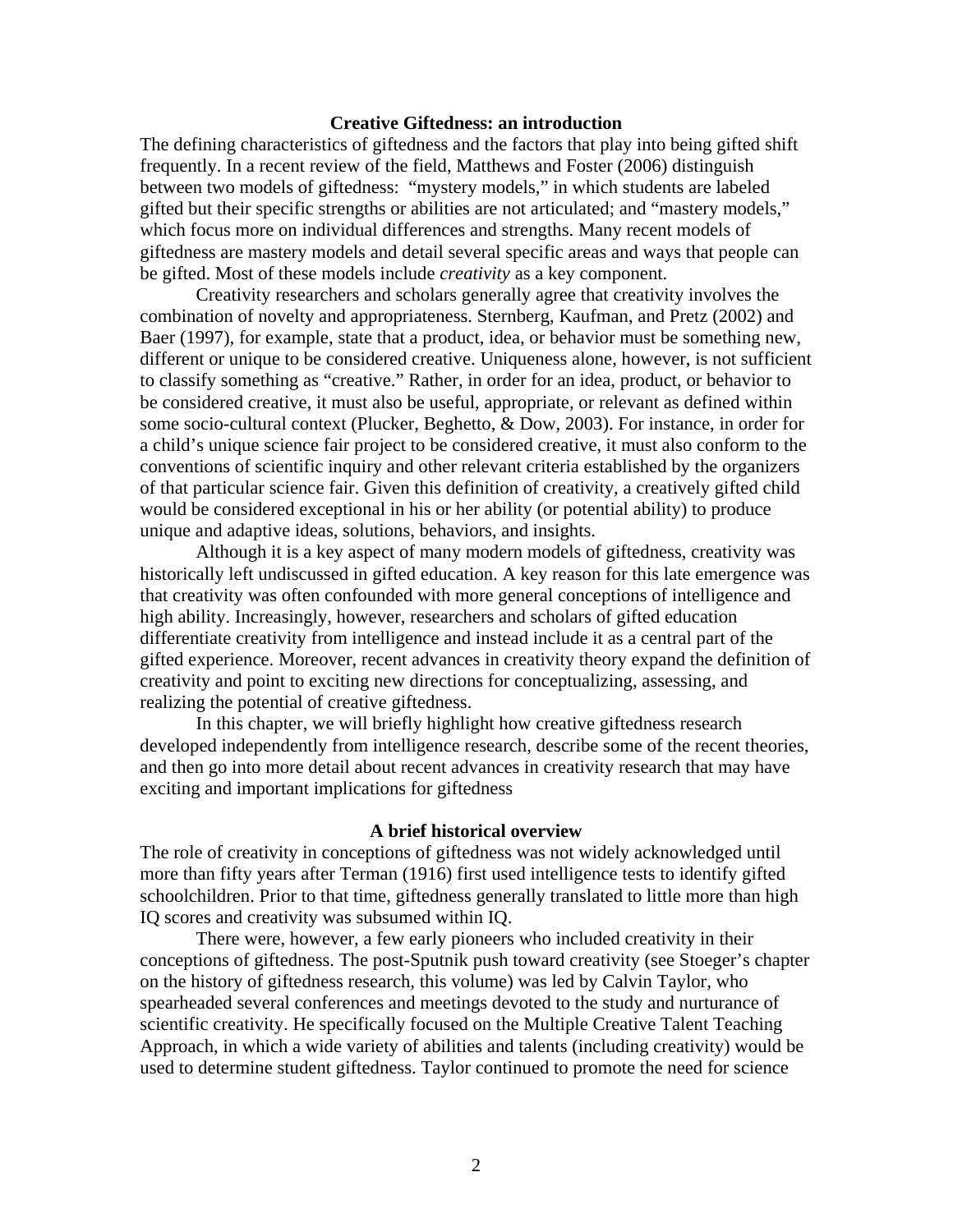and schools to recognize the importance of creativity for more than forty years (Plucker, 2003; Taylor, 1984).

Another key pioneer in the area of creative giftedness was E. Paul Torrance. Perhaps his most important contributions were the many tests which bear his name; they are still the primary methods by which creativity is assessed. *The Torrance Tests of Critical Thinking* (TTCT; Torrance, 1966, 1974, 1990; see also 1972, 1984, 1988), according to one comprehensive survey of creativity research (Torrance & Presbury, 1984), were used in 75% of all published studies of creativity involving elementary- and secondary-school students and in 40 per cent of all creativity studies with college students and adults. The Torrance tests dominate the field of creativity research to such an extent that they served as a pivotal criterion in a meta-analysis examining the longterm effects of various creativity training programs (Rose & Lin, 1984).

The TTCT, based on Guilford's divergent thinking work (1967), measures creativity with both Verbal and Figural forms that each have a form A and a form B that can be used alternately. The Figural forms have three subtests:

- *Picture Construction*, in which a participant uses a basic shape and expands on it to create a picture;
- *Picture Completion*, in which a participant is asked to finish and title incomplete drawings; and
- *Lines/Circles*, in which a participant is asked to modify many different series of lines or circles (depending on the edition).

The Verbal form has seven subtests:

- *Asking*, in which a participant asks as many questions as he or she can about a given picture;
- *Guessing Causes*, in which a participant postulates as many possible causes for a pictured action;
- *Guessing Consequences*, in which a participant postulates as many possible consequences for a pictured action;
- *Product Improvement*, in which a participant is asked to make changes to improve a toy;
- *Unusual Uses*, in which a participant is asked to think of many different possible uses for an ordinary item;
- *Unusual Questions*, in which a participant asks as many questions as possible about an ordinary item; and
- *Just Suppose*, in which a participant is asked to "just suppose" that an improbable situation has happened (a made-up example might be, "What if elephants could talk?"), and then list the various ramifications.

# *Creativity measures and culture-fairness*

The advantages of using creativity measures (such as the TTCT) to supplement measures of IQ in determining giftedness is particularly important for children from underrepresented groups (i.e., racial, ethnic, and linguistic minority children). Traditional IQ tests historically demonstrate differences between racial/ethnic groups, resulting in an under-representation of minority children in gifted programs and raising concerns about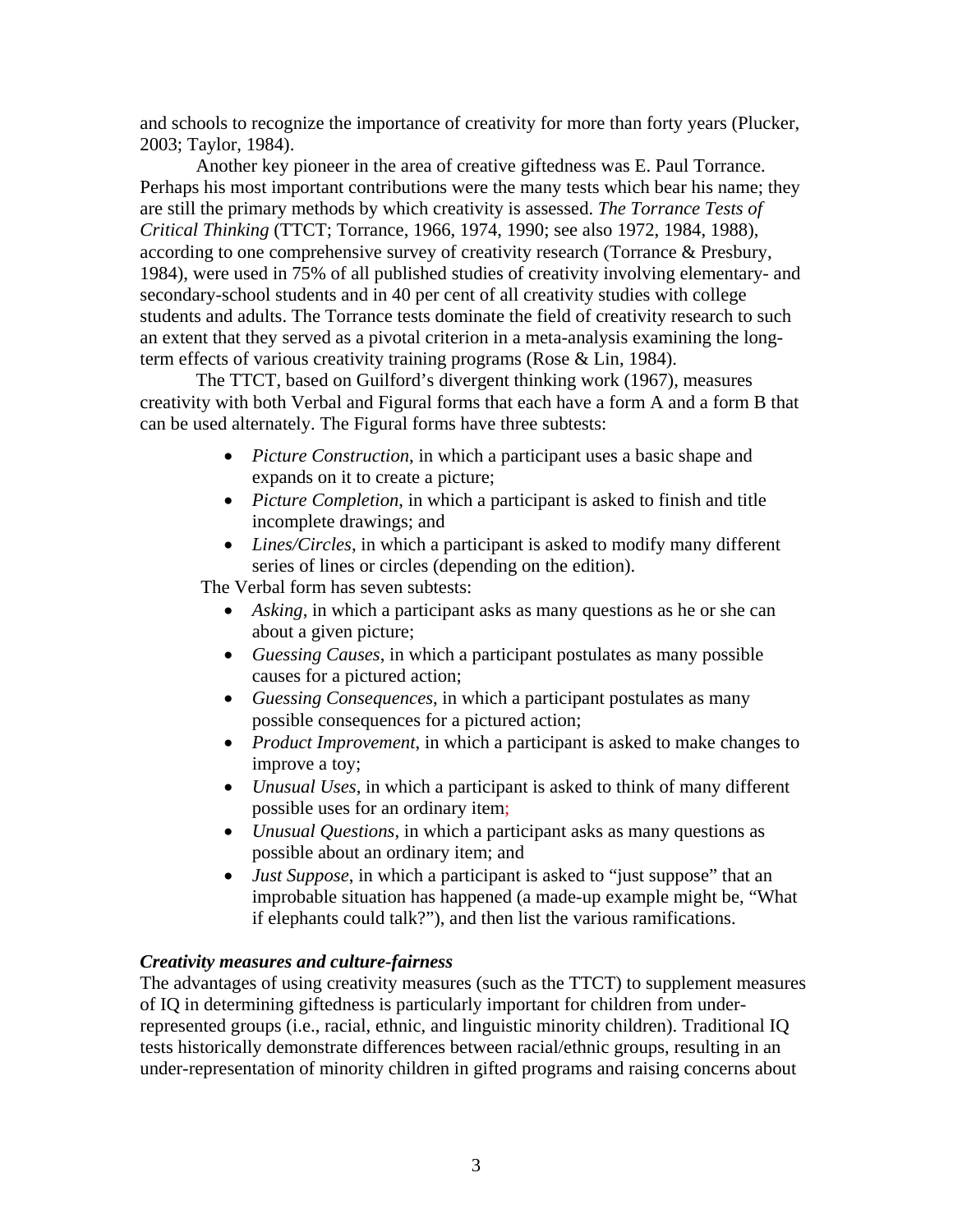cultural bias (Gordon  $\&$  Bridglall, 2005). However, the same cannot be said for creativity tests.

 Most creativity researchers discover few differences between African Americans and European Americans. These findings have been fairly consistent regardless of the type of measurement utilized. The TTCT and other divergent thinking measures with verbal and figural forms are used extensively in these studies (e.g., Glover, 1976; Iscoe & Pierce-Jones, 1964; Kaltsounis, 1974; Knox & Glover, 1978; Torrance, 1971, 1973). Studies using questionnaires to measure creative accomplishments (Stricker, Rock, & Bennett, 2001) as well as studies focusing on the ability to be trained on creativity tasks (Moreno & Hogan, 1976) also found no differences between the two groups. Kaufman, Baer, and Gentile (2004) employed poems, stories, and personal narratives written by African American and European American  $8<sup>th</sup>$  grade students to assess creative differences. Expert judges (individuals with appropriate writing experience) assigned similar creativity scores to both ethnic groups.

Indeed, some of the only differences discovered tend to favor African Americans. Torrance (1971, 1973) found that African American children scored higher on the TTCT than European American children on the Figural tests in fluency, flexibility, and originality. European Americans, on the other hand, scored higher on Figural elaboration and all Verbal subtests. The initial sample compared African American children in Georgia with higher-socioeconomic status children in Minnesota; when Torrance tested European Americans also from Georgia, all differences were significantly reduced. Kaltsounis (1974) also found that African Americans received higher fluency and originality scores on the TTCT.

Differences also emerge when comparing African American students to students in other, non-Caucasian ethnic groups. Troiano and Bracken (1983) gave measures of creative thinking to three kindergarten classes (Dutch Americans, African Americans, and Native Americans). They found that African Americans and Native Americans scored approximately one standard deviation higher on creative thinking, with the most notable difference in fluency, than the Dutch Americans. Kaufman (in press) asked 3,553 individuals (mostly high school and college students) to rate themselves in 56 different domains of creativity. African Americans rated themselves as significantly higher than at least one other ethnicity on all factors; all ethnicities except for Asian Americans rated themselves higher than another ethnicity on at least one factor.

Studies of creativity in Hispanic Americans and European Americans tend to find different results depending on whether the creativity measure is verbal or nonverbal. For example, Argulewicz and Kush (1984) found that European Americans scored higher than Hispanic Americans on three of four TTCT Verbal forms, but found no significant differences on the Figural forms. Studies using only non-verbal assessments have typically found no differences (e.g., Argulewicz, Elliott, & Hall, 1982) or show a slight advantage for bilingual Hispanic Americans (Kessler & Quinn, 1987; Price-Williams & Ramirez, 1971).

Results are less clear for Asian Americans. Artwork produced by American college students was rated as more creative than art produced by Chinese students by both American and Chinese raters (Niu & Sternberg, 2001). A similar study that compared American and Chinese drawings of geometric shapes, however, found that the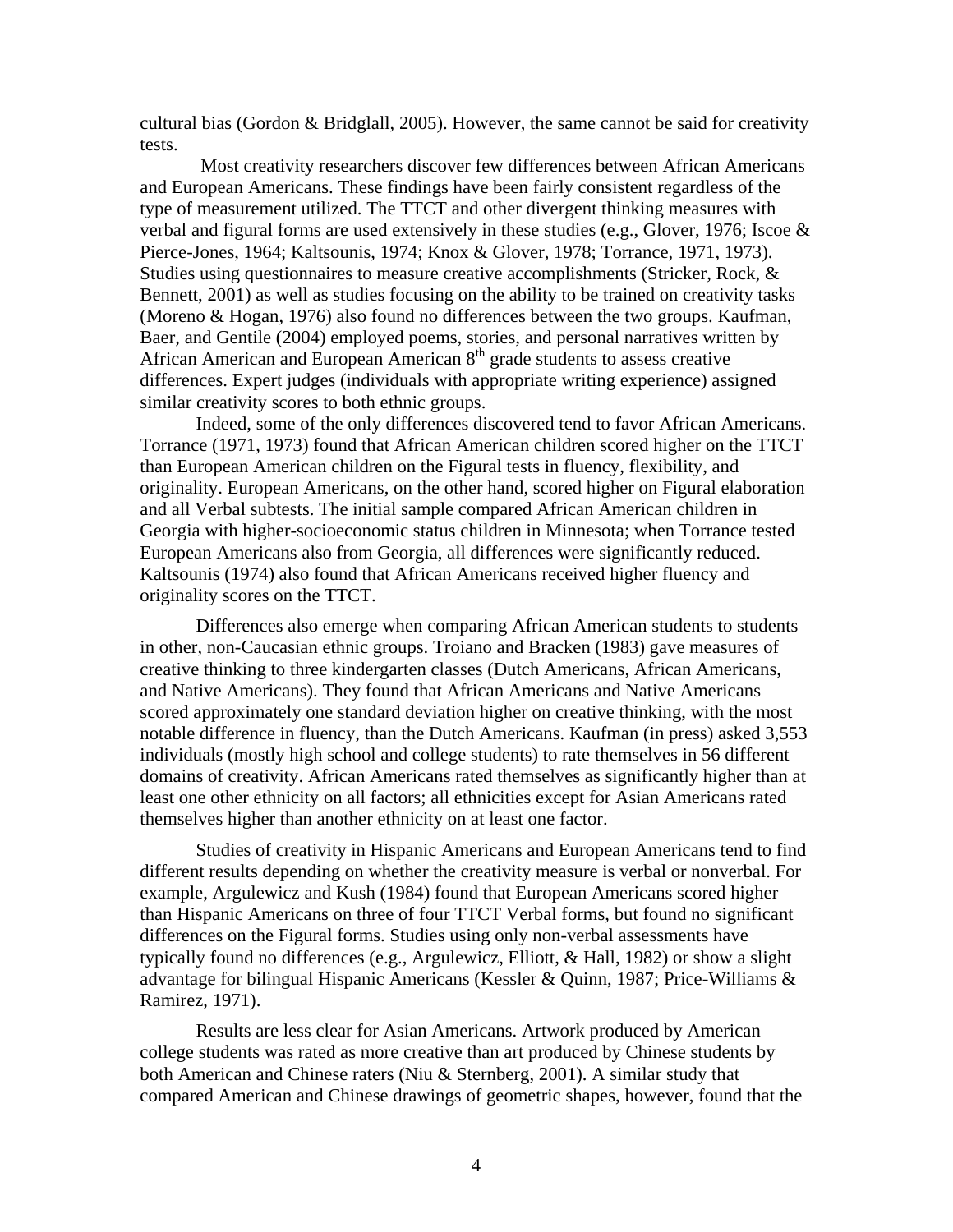two groups were rated similarly for creativity by both American and Chinese raters (Chen et al, 2002). There were no differences in rated artwork between Chinese and British school children, except for the higher ratings earned by Chinese children who attended a weekend art school (Cox, Perara, & Fan, 1998). Another study found that Japanese children produced higher rated drawings than British children (Cox, Koyasu, Hiranuma, & Perara, 2001).

Few studies compare Asian Americans to Americans of different ethnicities. Rostan, Pariser, and Gruber (2002) studied Chinese American and European American students' artwork, with two groups in each culture: students with additional art training and classes and students with no such classes. Each group's artwork (one drawing from life and one drawing from imagination) was judged by both Chinese and American judges. There were no significant differences between cultures from either set of judges, only between art students versus non-art students. Niu and Sternberg (2003) found no significant differences on collage-making and drawing tasks between Asian American students and non-Asian Americans. Chen et al (2005) studied Asian Americans and non-Asian Americans and found no differences in measures of verbal, mathematical, and artistic creativity.

Studies utilizing the TTCT often show Western cultures outperforming Eastern cultures. American college students scored higher on the TTCT than Japanese college students in one study (Saeki, Fan & Van Dusen, 2001), and Americans from five different age groups scored higher than similar individuals from Hong Kong (Jaquish  $\&$ Ripple, 1984). School children in Hong Kong scored higher on the Figural form of the TTCT than their counterparts in Taiwan, Singapore, and America, but lower than German children; on the Verbal form, the results were in the opposite order (Rudowicz, Lok, & Kitto, 1995). Other means of assessment show mixed cross-cultural results. Malaysian students scored higher than American, Indian, and Hungarian students on one self-report measure of creativity, but American students scored higher than Malaysian students on a different self-report measure (Palaniappan, 1996).

In sum, the development and use of creativity measures has helped to differentiate creativity from IQ and spurred broader, more nuanced conceptions of giftedness, one reason being that creativity measures appear much less culture-dependent than most IQ measures. This differentiation between creativity and IQ serves as an important initial step in addressing historical inequities in determining who will (or will not) qualify as "gifted." Moreover, the recognition that creativity should be considered as a construct in its own right, separate from IQ but central to giftedness, is most clearly seen in the modern models of giftedness in which creativity plays a central role.

### **Creativity and modern conceptions of giftedness**

*The Marland Report* (1972) was most likely the first official document explicitly including creativity as an integral part of giftedness. Despite its limitations, the report proved a crucial moment for expanding conceptions of giftedness to include creativity. In the years following the Marland's report, scholars of giftedness (recognizing both the importance of creativity and the differences between creativity and intelligence) developed models of giftedness that included creativity in some fashion. In this section, we will briefly consider four such models and examine what role creativity plays in more modern conceptions of giftedness. It is not the purpose of this chapter to outline all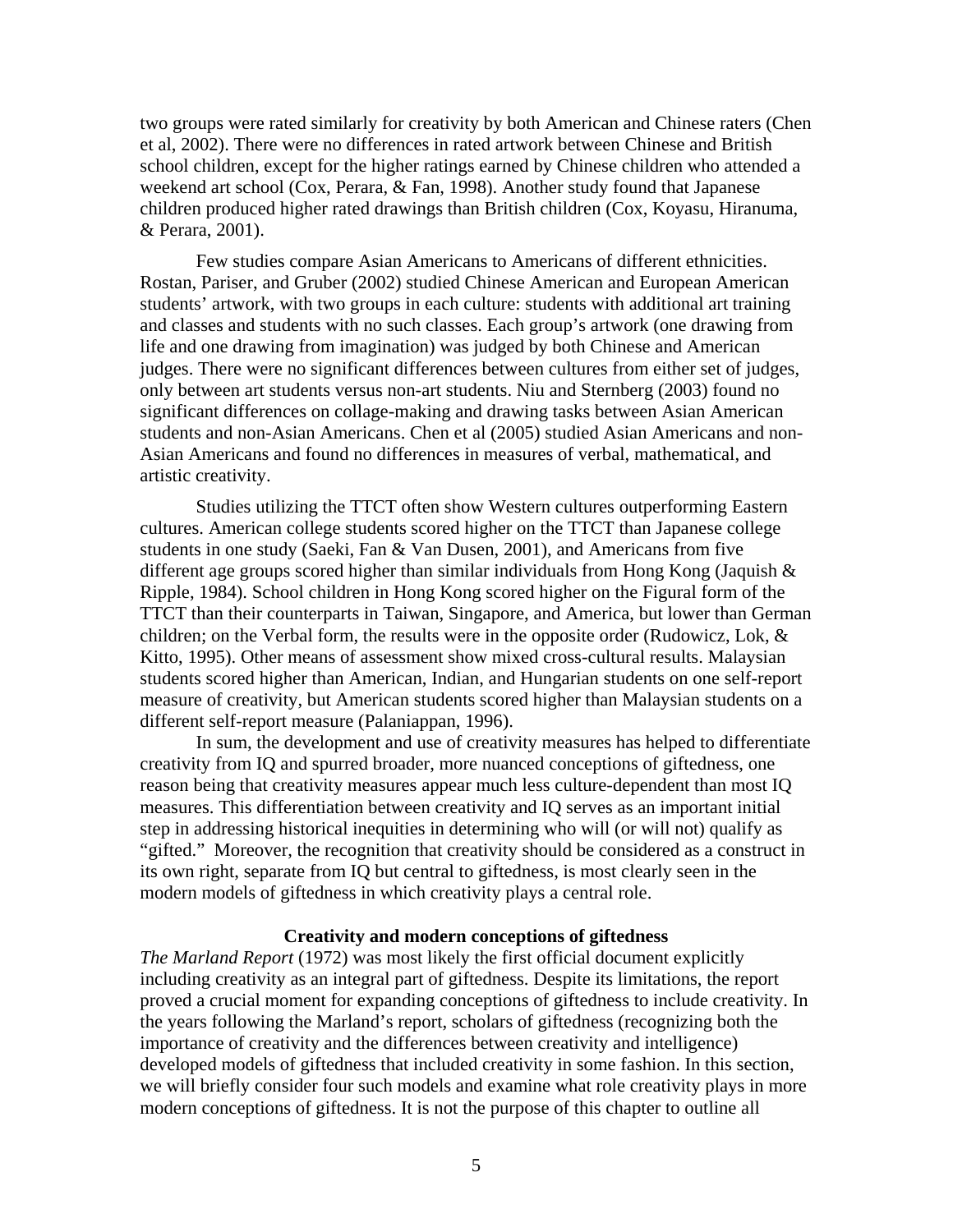modern theories of giftedness but rather to highlight those that include creativity as a central tenet. We will discuss Renzulli's Three-Ring Definition of Giftedness, Gagné's Differentiated Model of Gifted and Talent (DMGT), Feldman's developmentalist position, and Sternberg's Wisdom, Intelligence, Creativity, Synthesized-Model (WICS). Howard Gardner's Theory of Multiple Intelligences (MI) will also need to be mentioned in this context albeit not being an explicit model of giftedness.

#### *The Three-Ring Model and creativity*

Renzulli was one of the first researchers to emphasize creativity in a testable theory of giftedness (Renzulli, 1978). He proposed that there are two types of giftedness: *schoolhouse giftedness* and *creative-productive giftedness*. Schoolhouse giftedness is best described as test-taking or lesson-learning giftedness and is the form of giftedness most often emphasized in school. Creative-productive giftedness refers to an unusual aptitude for generation. In other words, those who display creative-productive giftedness are excellent producers of knowledge while those high in schoolhouse giftedness are superior consumers of knowledge. As Renzulli argues (2005):

 History tells us it has been the creative and productive people of the world, the producers rather than consumers of knowledge, the reconstructionists of thought in all areas of human endeavor, who have become recognized as 'truly gifted' individuals. History does not remember persons who merely scored well on IQ tests… (p. 256)

 Emphasizing the need for researchers to identify and promote students who demonstrate potential for producing knowledge, Joseph Renzulli's (1978; 2005) model views giftedness as the interaction of three characteristics: well above-average ability, creativity, and task commitment. According to Renzulli, each characteristic plays an important role in the development of gifted behavior. Well above-average ability is defined by Renzulli as either general ability that can be applied across all domains and/or specific ability, which consists of the ability to perform at a high level within a specific domain. Renzulli defines well above-average ability as that possessed by those individuals performing in the top 15-20% of any domain. This view differs from the traditional view of giftedness as comprising those scoring in the top 3-5% on a standardized measure of intelligence (i.e., Marland, 1972).

 There is research evidence supporting the components of Renzulli's model. Delisle and Renzulli (1982) found that nonintellective factors are just as important for creative production as intellectual factors are. The model is also supported by the work of Gubbins (1982), who showed through stepwise multiple regression that above-average ability is a necessary but not sufficient condition for high-level creative productivity. Also of importance are factors such as task commitment, time commitment, and student interest: all of which are factors that are directly related to Renzulli's model.

 Renzulli first proposed the three aspects of giftedness based on data from accomplished adults (Renzulli, 1978) and has been criticized for not demonstrating correlations between later life achievements and the traits or experiences of children with various levels of IQ (Delisle, 2003). Nonetheless, his model benefits from its inclusion of multiple interacting factors and the broadening of criteria used in selection of gifted students. In addition, Renzulli emphasized the need to develop creative productive skills in addition to knowledge acquisition and presented evidence that his broadened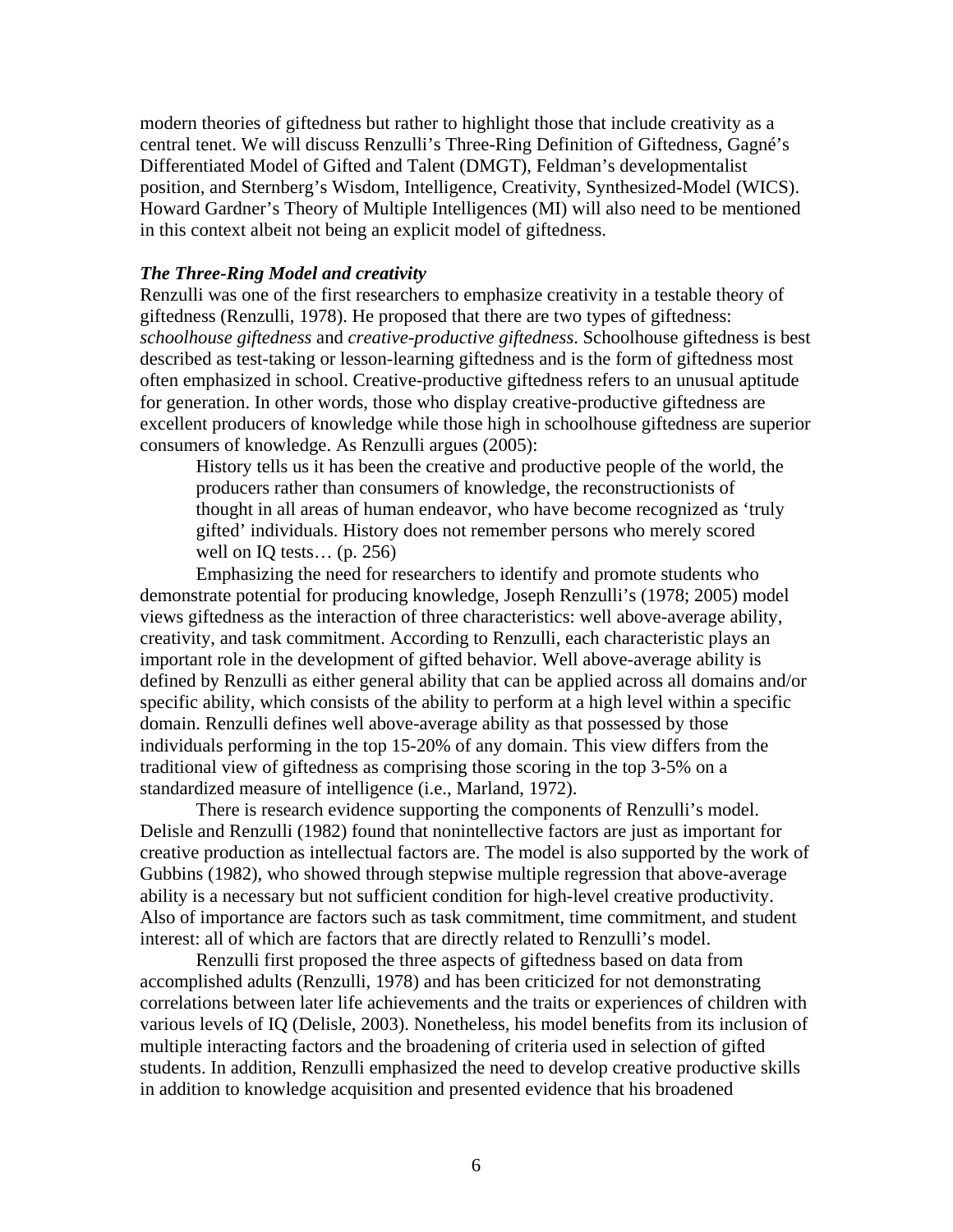identification procedures do indeed reduce inequalities such as a disproportionate representation of minorities in gifted education programs and gender equity (Renzulli, 1999).

# *The DMGT Model and creativity*

Françoys Gagné (2005) proposed a theory of giftedness that emphasizes the talentdevelopment process. Gagné notes that the words *gifted* and *talent* are often used interchangeably (i.e., Marland, 1972) in the field of gifted education, and uses the idea that the two words have independent meanings as a basis for his Differentiated Model of Gifted and Talented (DMGT). The DMGT model is developmental in nature as it posits that talent development corresponds to the transformation of outstanding natural gifts into the skills characteristic of a particular occupational field (Gagné, 2005). Gagné argues that giftedness (or aptitudes) can be described as natural ability in a particular domain, whereas talent (or achievement) is systematically developed skills in a particular talent field (Gagné, 1999). According to the model, natural abilities or aptitudes act as the "raw material" or the constituent elements of talents (Gagné, 1993). Gagné posits that those who belong to approximately the top ten percent of the relevant reference group in terms of aptitudes (for giftedness) or achievement (for talent) merit the label gifted or talented. Gagne also stresses the importance of identifying different levels of giftedness, pointing to the research showing that extraordinarily gifted children (children in the top .001 percent of the population) have different needs than mildly gifted children (those in the top ten percent of the population).

 On the *giftedness* side of the model, Gagné defines four aptitudes that have a clear genetic substratum and can be observed in every task children are confronted with in school since environment and learning haven't exerted much influence on them yet. These aptitudes (or *Natural Abilities*) include intellectual abilities (reasoning, memory, metacognition, etc.), creative abilities (imagination, originality, fluency, and so on), socioaffective abilities (for example, perceptiveness, communication, empathy), and sensorimotor abilities (strength, endurance, coordination, to name a few).

 On the *talents* side are systematically developed skills such as academics, leisure, technology, arts, social action, business, technology, and athletics.

 During the course of the development of gifts into talents, the DMGT model consists of four components that help represent the talent development process. These include three catalysts: (a) intrapersonal catalysts, (b) environmental catalysts, and (c) chance and (d) learning/practice. Catalysts are defined as elements that contribute to the final gifted product. They also vary to the degree which they (a) make a positive or negative contribution to the final product and (b) make a causal impact on the developmental process.

 As is the case with any theory of giftedness that incorporates many factors and a large literature, there are concerns that the model both oversimplifies the dynamic and complex processes and relationships (see Baer & Kaufman, 2004; Dai, 2004, Feldhusen, 2004; Porath, 2004; Simonton, 2004) and overcomplicates the distinction between talents and gifts (Guenther, 2004). Still, the DMGT model of talent development makes a strong contribution to the field of gifted education for a number of reasons. First, it helps clarify the definitions of giftedness and talent, two terms that have often been used synonymously in the field. Second, it identifies creativity as one of the key gifted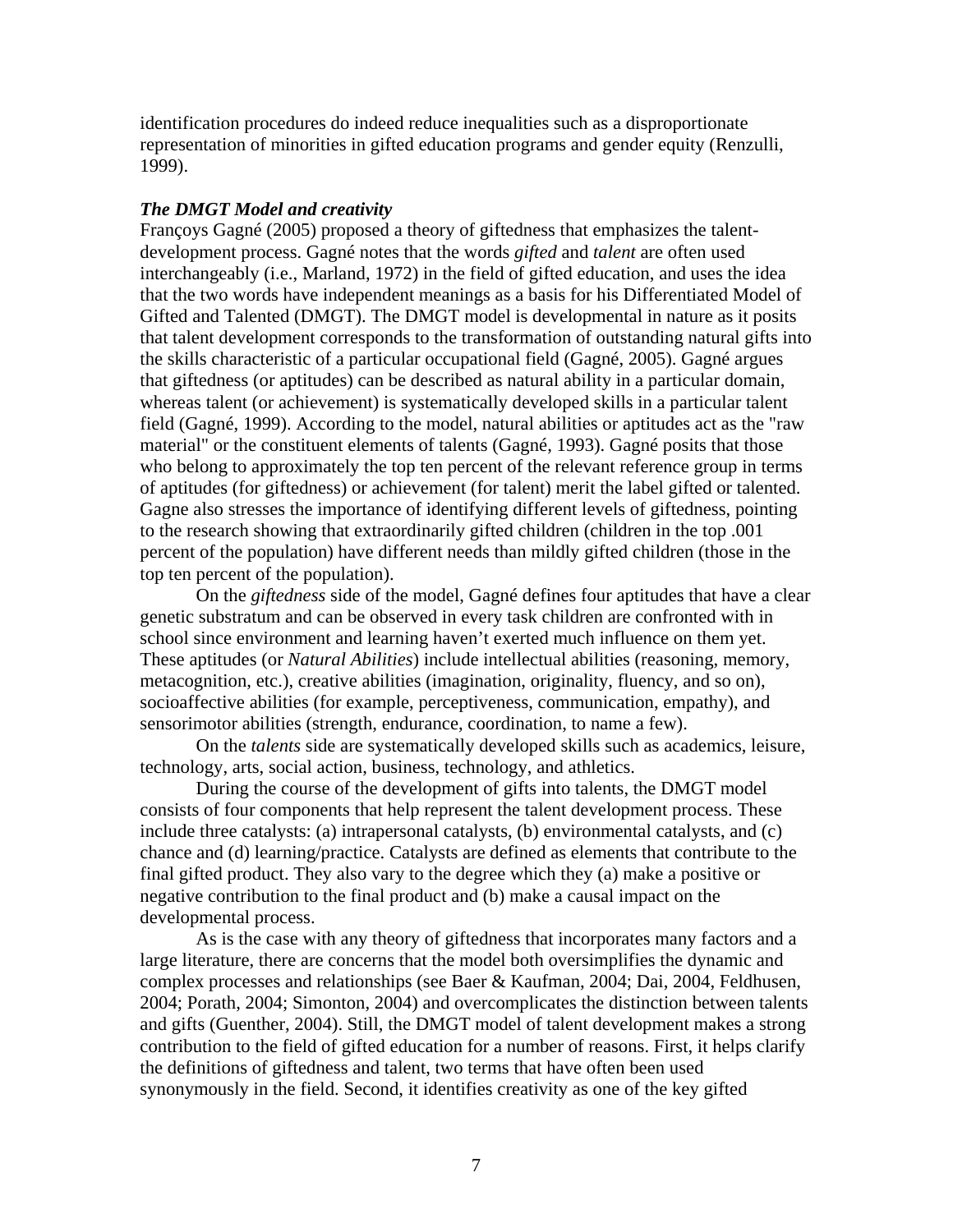aptitudes. Even though most other modern theories of giftedness emphasize the distinction between intellectual abilities and creative abilities, they are relatively agnostic as to the influence of genes on these abilities. Gagné's model is therefore unique in its conceptualization of creativity as mostly innate. Third, the model incorporates a great number of factors that serve as catalysts in the development of talents from gifts.

# *Creativity and Feldman's developmentalist perspective*

David Henry Feldman views creativity from a developmental perspective; that is, he asserts that creativity is involved in most any example of developing knowledge (Feldman, 1999; Feldman & Gardner, 2003) - everything from more universal individual advancements in understanding (e.g., a child's understanding of the conservation of matter) to the highly unique, non-universal breakthroughs in thinking (Einstein's theory of relativity). Although he recognizes that creativity is involved virtually all developmental advancements (be they ubiquitous or extremely rare), much of his work is focused on factors that support the developmental advancement of nonuniversal, or eminent, examples of creativity – or, in his words, creative advancements in knowledge that ultimately can be labeled as "works of genius" (see Feldman, 1980, 1986, 1999; Feldman & Gardner, 2003). Thus, Feldman is most interested in the development of creative giftedness (i.e., unambiguous, eminent forms of creativity)

Feldman posited a confluence of factors (or dimensions) that he believes are necessary for understanding the complex, multifaceted and interactive development of creative giftedness. Those dimensions include: (a) cognitive processes, (b) social/emotional processes, (c) family aspects (i.e., birth order and gender within the family), (d) education and preparation (informal and formal), (e) characteristics of the domain and field, (f) social/cultural contextual aspects, and (g) historical forces, events, trends (Feldman, 1999).

According to Feldman's developmentalist perspective, each of these dimensions (and possibly others) interact to establish the conditions necessary for the development and realization of creative giftedness. Feldman (1999) points to case studies of creatively gifted individuals (e.g., case studies of eminent creators developed by Gardner, 1993c; and Gruber, 1981) as a way of instantiating the confluence of these dimensions. Feldman (1999) also points out how these dimensions can delay the recognition of creative giftedness (e.g., Rembrandt's creativity being recognized posthumously) or even impede the development and expression of creative giftedness (e.g., some religions placing restrictions on the careers pursued by females).

 Feldman's representation of the development of creative giftedness as being a complex, multifaceted confluence of factors aligns with those of other creativity researchers (e.g., Csikszentmihalyi, 1990; Gardener, 1993; Sternberg & Lubart, 1996). Although his developmental perspective is more of a position than a complete testable theory, his extensive review of the developmental and creativity literature makes a significant contribution with respect to highlighting the complexity and multifaceted nature of the development of creative giftedness.

# *The WICS Model of Giftedness and creativity*

One of the most active giftedness research centers in the country is that of The PACE (Psychology of Abilities, Competencies, and Expertise) Center at Tufts University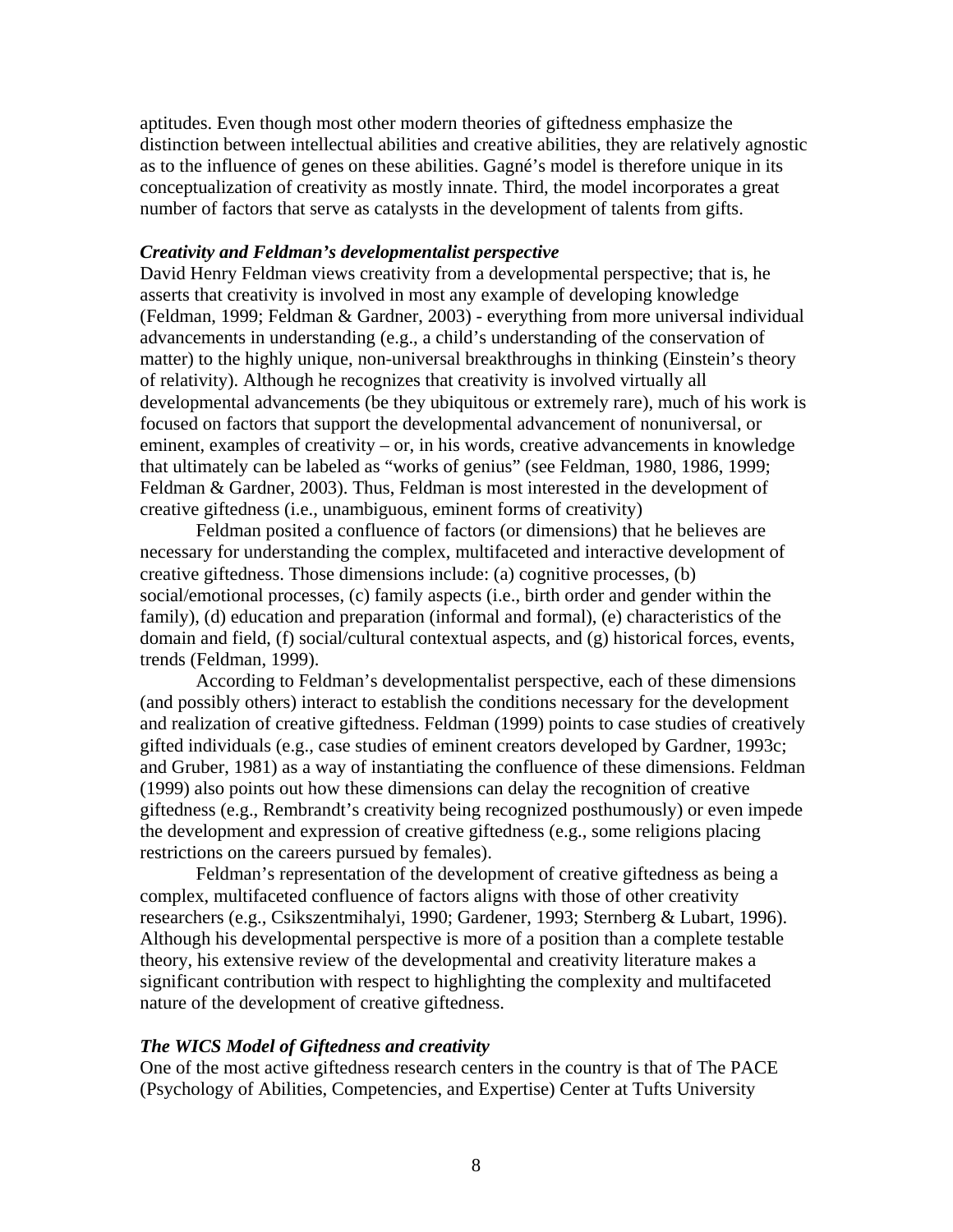directed by Robert Sternberg. The model underlying the PACE Center's research on gifted education is the WICS model (Sternberg, 2003). The WICS theory is domain general in nature, in that the aspects are not tied to a particular domain, but are thought to cut across all learning. In the WICS model of giftedness, giftedness is conceptualized as a synthesis of wisdom, intelligence, and creativity (Sternberg, 2003; 2005).

The first component, *wisdom*, is defined as the application of intelligence and creativity as mediated by values toward the achievement of a common good through a balance among (a) intrapersonal, (b) interpersonal, and (c) extrapersonal interests, over the (a) short- and (b) long-terms, in order to achieve a balance among (a) adaptation to existing environments, (b) shaping of existing environments, and (c) selection of new environments (Sternberg, 2005). According to Sternberg, the wise individual must balance various self-interests (intrapersonal interests) with the interests of others (interpersonal interests) and of other aspects of the context in which one lives (extrapersonal interests). Without wisdom, Sternberg believes the gifted individual may apply their intelligence to achieve selfish means. In order to be truly worthy of the label gifted, the individual needs to seek outcomes that achieve the common good.

The second component, *intelligence,* is based on the theory of successful intelligence in which intelligence is defined as the ability to achieve success in life by capitalizing on strengths and correcting or compensating for weaknesses, in order to adapt to, shape, and select environments, through a balance of analytical, creative, and practical abilities (Sternberg, 1985; 1997; 2000; 2002). Analytical intelligence is required to solve problems and judge the quality of ideas. Creative intelligence is required to formulate good problems and solutions. Practical intelligence is needed to use the ideas and analysis in an effective way in one's everyday life.

 The third component of the WICS model, *creativity*, is based on the investment theory of creativity, which views creativity largely as a decision (Sternberg, 2003; Sternberg & Lubart, 1995, 1996). Creative individuals generate ideas that are initially undervalued, and may be rejected by the public. After convincing other people of its value, the creative person will then sell high by leaving the idea to others and moving on to another idea. Also, since creativity is viewed largely as a decision, strategies to develop creativity have been proposed (Sternberg & Grigorenko, 2000). The list of strategies includes (but are not limited to) redefining problems, questioning assumptions, willingness to surmount obstacles, willingness to take sensible risks, tolerance of ambiguity, and self-efficacy.

 Even though research into the wisdom component is relatively recent (Sternberg, 1998), the most extensively researched component is the final component: *successful intelligence*. The successful intelligence component shows particular promise in the identification and education of gifted students, minority students and those coming from a lower socioeconomic background (Grigorenko, Jarvin, & Sternberg, 2002; Kaufman & Sternberg, in press; Sternberg, Ferrari, Clinkenbeard, & Grigorenko, 1996; Sternberg, Grigorenko, Ferrari, & Clinkenbeard, 1999; Sternberg, Torff, & Grigorenko, 1998). In addition, Sternberg's research team developed new assessments that may eventually change the way giftedness researchers measure creative giftedness. One new test, the Rainbow assessment, has been found to roughly double prediction of the SAT for freshman college grades in a diverse sample of students and substantially reduce ethnicgroup differences in test scores. The assessment measures creative and practical skills in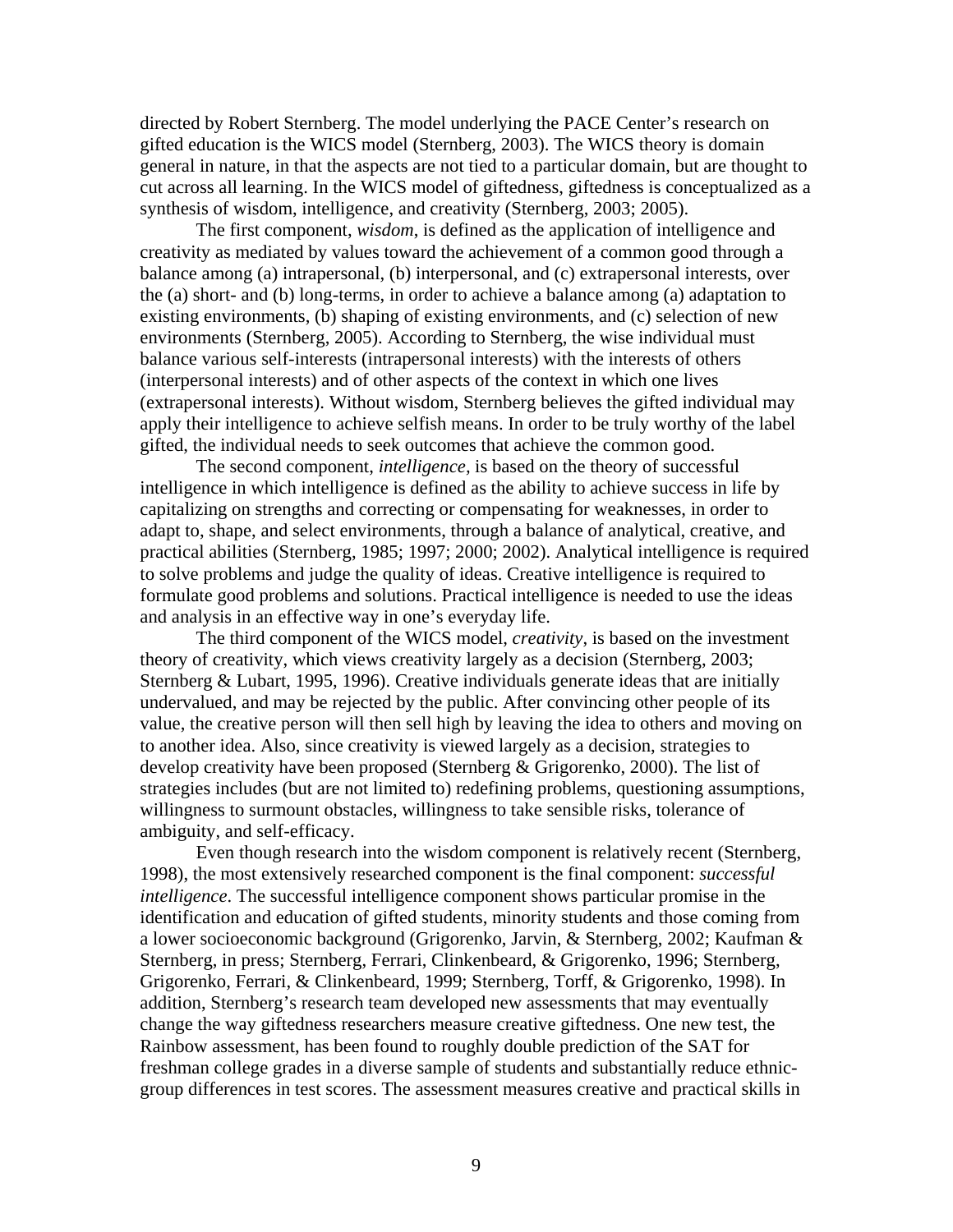addition to analytical skills. The creative measures, which required students to provide captions for cartoons, compose oral and written stories, and answer multiple choice questions, were the most useful in increasing prediction (Sternberg  $\&$  the Rainbow Project Collaborators, 2006).

Although the WICS model received criticisms regarding its scope and application (see Baker & Cote, 2003; Feldhusen, 2003; Heller, 2003), the different components of the WICS model represents a clear example of how creativity occupies a central role in modern conceptions of giftedness and can be applied to a school setting with promising results.

### *Gardner's Theory of Multiple Intelligences*

It is necessary in this context to also mention The Theory of Multiple Intelligences (Gardner, 1983). Although not a model of giftedness as such, its relevance to creativity theory is inevitable, and therefore also relevant when considering creative giftedness in recent models of giftedness. In 1983, Howard Gardner published his first edition of *Frames of Mind*. The book, which became extremely popular among educators, detailed his intelligences model of intellectual ability (1983, 1993a; 1999) and stressed the need for educators and psychologists to broaden their definitions of human intelligence. Although intelligence is the focus of Gardner's theory, MI theory offers an important framework for considering creative development and achievement. In fact, Gardner used his MI theory to examine the relationship between early giftedness and the later achievement of highly creative individuals (Gardner, 1993b). Moreover, MI theory represents an important conceptual shift in expanding what might be considered intelligent behavior and, in turn, has the possibility to broaden the representations of creative giftedness. It does so by addressing a key debate amongst creativity scholars; specifically, the general-domain specificity question in creativity research (see Kaufman & Baer, 2005; Sternberg, Grigorenko, & Singer, 2004). The domain debate centers on the question of whether creativity is domain-general or domain-specific.

Gardner defined intelligence as "an ability or set of abilities that permit an individual to solve problems or fashion products that are of consequence in a particular cultural setting" (Ramos-Ford & Gardner, 1997, p.55). He conducted an extensive review of the literature and defined eight separate intelligences using eight specific criteria (see Gardner, 1983). The eight intelligences he proposed are: linguistic (used when writing a novel. See also chapter on giftedness in literacy by Schnur and Marmor this volume), logical-mathematical (used when solving a mathematical problem), spatial (used when mentally rotating objects), musical (used in performing or composing music), bodilykinesthetic (used in dancing or playing sports), interpersonal (used in understanding and interacting with other people), intrapersonal (used in understanding oneself), and naturalist (used in discerning patterns in nature). Additional intelligences are currently being considered, such as spiritual and existential intelligence, although Gardner has suggested that Existential intelligence does not exist (Gardner, 1999).

Gardner's theory is largely domain specific in the sense that he highlights certain domains in which each of his intelligences is most important. However, his theory also has a domain general component, as many of his intelligences can apply to a variety of different domains and in different combinations (Connell, Sheridan, & Gardner, 2003).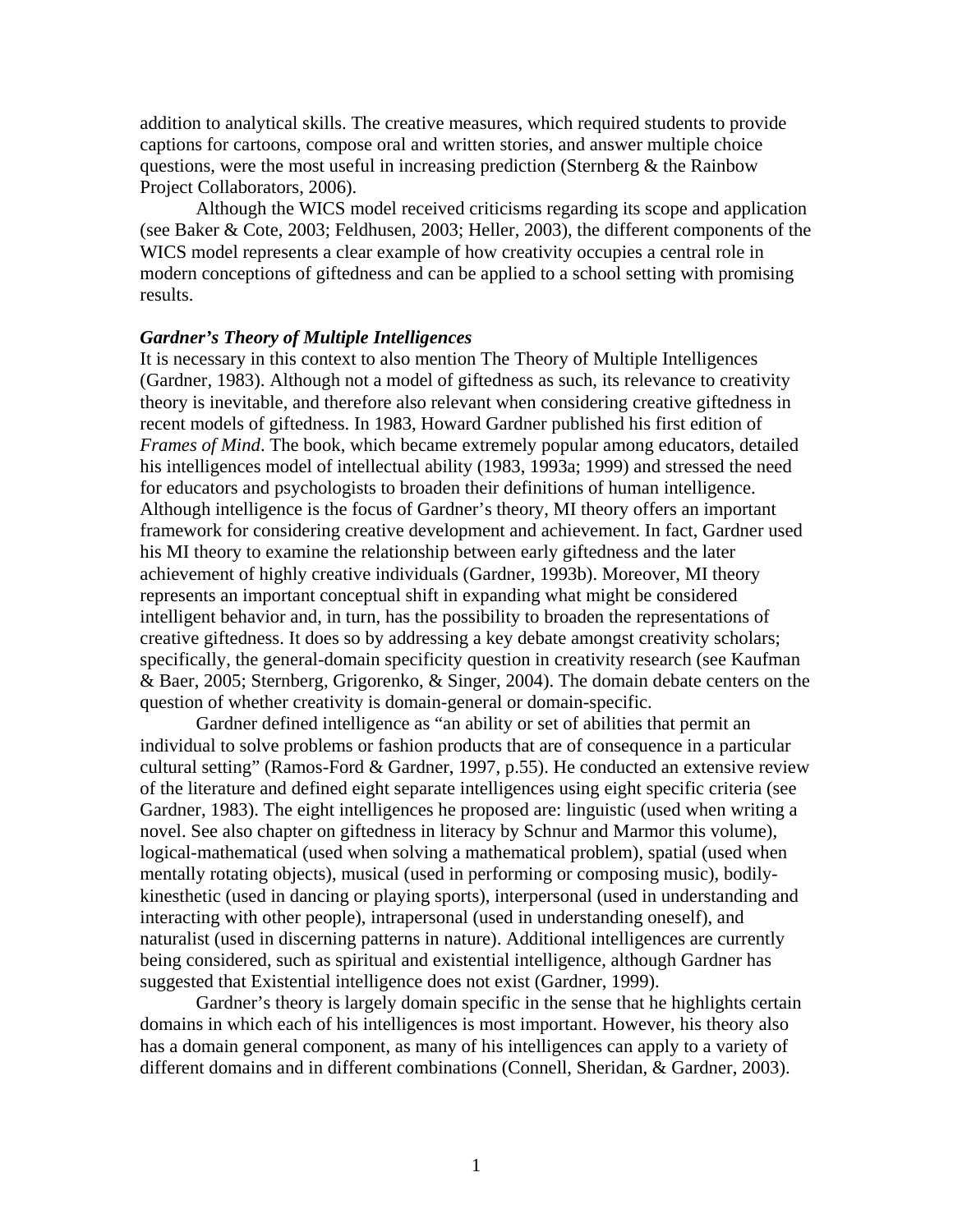Gardner's theory has faced several criticisms. These criticisms usually focus on the lack of comprehensive empirical tests of the theory and mixed results pertaining to the psychometric soundness of assessments used to test the various intelligences (cf., Gardner, Feldman, & Krechevsky, 1998; Plucker, Callahan, & Tomchin, 1996; Visser, Ashton, & Vernon, 2006).

# *Creativity and selected giftedness models in sum*

In conclusion, the models of giftedness reviewed in this section represent various modern perspectives on giftedness. Common among them is the recognition that creativity plays a central role in how giftedness is conceptualized. However, conceptions of giftedness shift frequently. Although it seems likely that creativity will continue to serve as a key factor in current and future models of giftedness, the exact role creativity will come to play in conceptions of giftedness remains unknown. Creativity theory and research is an extremely active area of scholarly inquiry. Consequently, new developments in how creativity is (and will be) conceptualized likely will lead to new directions for giftedness; not only in determining what is meant by creative giftedness, but also how creative potential can best be identified and realized. One significant issue currently much discussed concerns how to reconcile the two extreme sides of generality and specificity (cf. Lubart & Guignard, 2004). For instance, the hybrid model (Plucker & Beghetto, 2004) argues that it is important to recognize both domain general (the importance of novelty and relevance) and domain specific (the importance of developing domain specific knowledge) aspects of creativity (an assertion similar to that of MI theory). In addition, the Amusement Park Theoretical (APT) Model (Baer & Kaufman, 2005; Kaufman & Baer, 2004, 2006) puts forth a pyramid of levels of specificity. The APT model begins with initial requirements (things that are true for *any* type of creative act) and moves down to microdomains (distinctions that may be found between writing short stories and writing plays, for example).

In the following we discuss how the most recent advances in creativity theory highlight important new directions for giftedness.

**New conceptions of creativity and new directions for giftedness**  Traditional approaches to creativity focus on genius, or eminent, creativity (often called Big-C), and everyday creativity (often called little-c). Much of the early work by Terman, for example, focused on students with the potential to reach Big-C (e.g., Shurkin, 1992; Terman, 1924). Perhaps most relevant to creative giftedness in the classroom, however, is a newly proposed construct called "mini-c" (Beghetto & Kaufman, in press). Mini-c creativity has its basis in Runco's (1996; 2004) concept of "personal creativity" as well as recent developmental work involving creativity (Beghetto & Plucker, 2006; Cohen, 1989; Sawyer et al. 2003). Beghetto & Kaufman (in press) define mini-c creativity as novel and personally meaningful interpretations of experiences, actions, and events (which can later evolve into little-c or even Big-C creative contributions)*.* 

Beghetto and Kaufman (in press) argue that mini-c is a construct that deserves its own terminology because the current construct of little-c creativity is not inclusive enough to accommodate the personal creative processes involved in students' creative development. Using an ill-fitting definition of little-c creativity can, for example, obscure the standards by which we measure student creativity. We may know they're not at the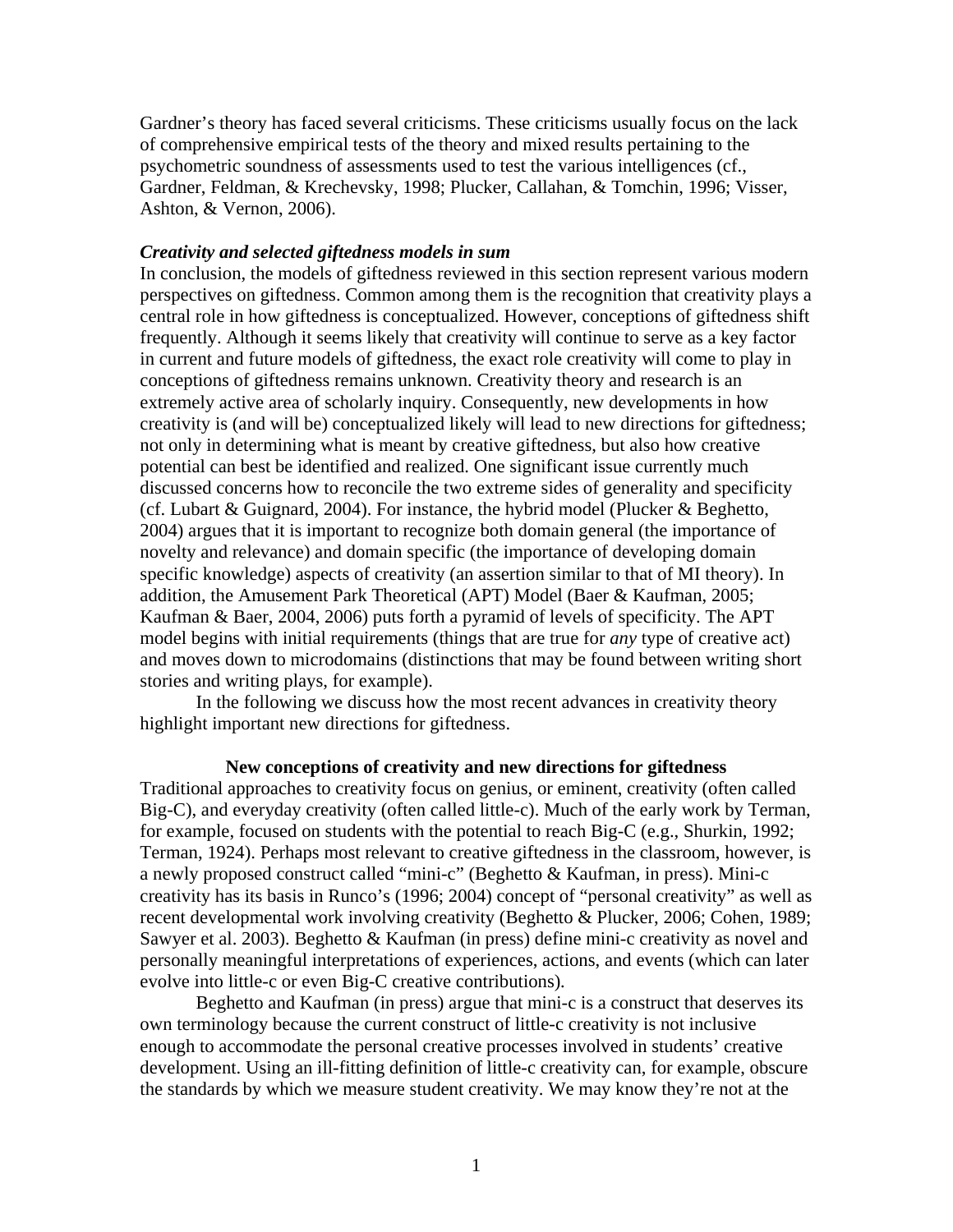Big-C level – most teachers will never have an Einstein in class – but even if we lump them together with everyone else in the little-c category, they get shortchanged. An eighth grade student's insights about how citizens might better make their voices heard in the political process are placed in the same category as the ideas of a noted political scientist – by definition, it is all "little-c." A distinction between Big-C creativity and little-c, Beghetto and Kaufman (in press) argue, is necessary but not sufficient. An additional distinction between little-c and mini-c creativity helps to highlight the importance of considering the developmental nature of creativity (see Table 1 for an overview of this terminology).

# Insert Table 1 about here

 Consider, for instance, the definition of creativity proposed by Plucker *et al.* (2004): "Creativity is the interaction among aptitude, process, and environment by which an individual or group produces a perceptible product that is both novel and useful as defined within a social context" (p. 90). At the Big-C level, novelty and usefulness are automatically assumed to be present. For example, a discussion of the works of Mozart or Gershwin or Sondheim does not need to start by asserting how their music is new or useful; the larger question instead rests on how these creators have impacted the field of music and influenced generations of young composers.

Although novelty and meaningfulness still serve as the two key definitional components of mini-c creativity, the initial judgment of novelty and meaningfulness is a self-judgment of the creator rather than an external or historical judgment of the creators work and impact. It is this intrapersonal judgment of mini-c creativity that both distinguishes mini-c from and links mini-c to other forms of creative expression. It is a distinguishing feature of mini-c because, unlike little-c and Big-C, creative interpretations need not be novel or even meaningful to anyone but the creator. At the same time, intrapersonal judgment links mini-c to other forms of creative expression because, according to this view, all later forms of creative expression are thought to first start as mini-c (creative interpretations) and only later articulated and vetted interpersonally (little-c) and historically (Big-C).

Mini-c, because it broadens traditional conceptions of creativity, highlights important new directions for giftedness in at least two ways. First, it represents a starting point on the continuum of creativity (Cohen, 1989). As such, research on identifying and educating the creatively gifted must expand its focus to include not only creative achievements (be they little-c or Big-C), but also the genesis of those achievements. This focus is particularly important for the classroom as it highlights the need for researchers and educators to identify and cultivate creative potential rather than simply recognizing creative accomplishments. Indeed, as Runco (2004) noted, a singular focus on creative productivity may leave the potential of those who may be on a trajectory for little-c (or perhaps even Big-C) creativity unrecognized.

Second, mini-c highlights the importance of recognizing creative interpretations of students as important indicators of creative potential. This will require new directions in how creativity is assessed, monitored, and developed. Reliance on traditional measures of creativity will need to augmented or replaced with alternative forms of assessment (e.g., Dynamic Assessments) that are aimed at identifying and monitoring the growing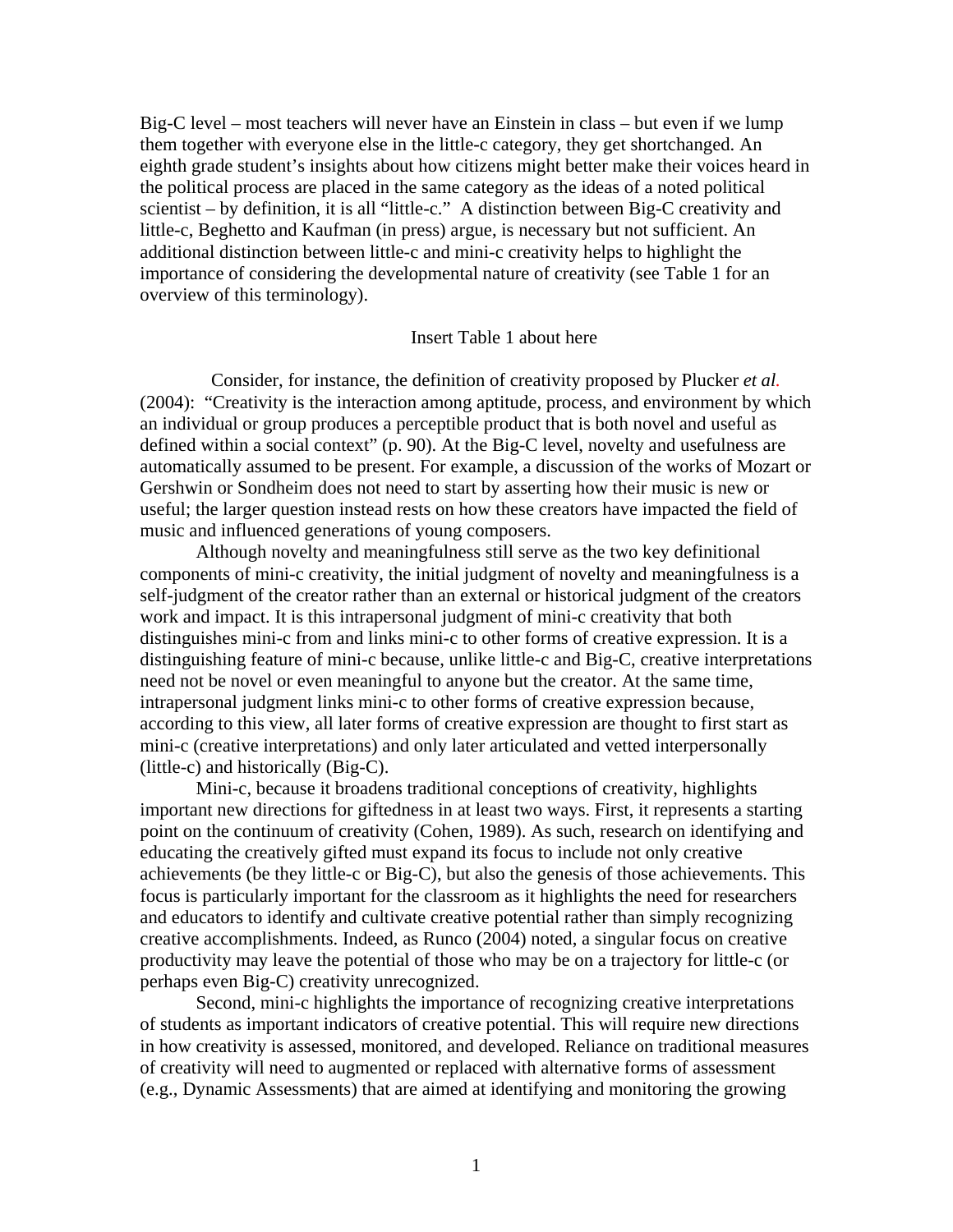creative competence of students (see Sternberg & Grigorenko, 2002 for a review of dynamic assessment techniques).

# *Future creativity testing: the promise of dynamic assessment*

As previously mentioned intelligence testing played a central and somewhat unanticipated role in the emergence of research on giftedness and efforts aimed at identifying and educating gifted children. In the early years, the point of being assessed with an IQ test was to get one score that was often treated as a magic number that could open or shut doors of opportunity.

The IQ score itself is not the only part of IQ assessment that is criticized; the tests that generate those scores and the decisions based on those scores are also regarded with some scrutiny. As we mentioned earlier, one key criticism surrounds the potential for such tests to be culturally biased. Given that minority students are both historically and currently underrepresented in gifted programs (Gordon & Bridglall, 2005), such concerns cannot be taken lightly. Although standardized measures of creativity presently have not demonstrated similar problems with respect to (mis)identification of creative ability across ethnic groups, such measures still represent a narrow representation of creativity when considered in light of mini-c. Most standardized assessments of creativity are geared toward a single number or score, mirroring one of the key arguing points in the IQ debate. A more recent philosophy of IQ testing, which we believe can be applied to creativity assessment, is that of *intelligent testing* (Kaufman, 1994; see also Kaufman & Baer, 2006).

 Using this system of intelligent testing, the tester is elevated above the test. The single number or score by itself means little; the context is the key component in this holistic method of assessment. During intelligent testing, the persons administering the test are expected to use their qualifications and training and bring their own experience to the testing session. In this manner, the tester can help the child or adult being tested by understanding and interpreting a wide range of behaviors and making inferences about any observed problem solving strategies. Every aspect of psychological assessment is brought into play to interpret a profile of scores in the context of accumulated research. This profile is used to help solve problems and create solutions for the person tested, not merely as a label or classification system (Kaufman, 1994).

 A qualified tester using intelligent testing to assess creativity would be wellversed in the fields of social, cognitive, educational, and other appropriate areas of psychology. The pattern of scores in the different domains could be interpreted for its comparative strengths and weaknesses. In addition, an administrator using the intelligent testing approach could look for signs of insufficient motivation, a thinking style that might conflict with the task, or other additional areas that could be improved for enhanced creative potential (see also Kaufman & Baer, 2006).

 Such intelligent testing might add to our understanding of students' cognitive abilities and potential by providing additional information beyond that given by scores on other tests (IQ tests, for example). If it could be shown that some race, ethnic group, or gender differences in testing were systematically related to testable differences in creativity, such creativity scores could also shed light on how best to interpret IQ and other test scores of minority group members and perhaps even provide a means to help attenuate error variance due to bias in testing. These hopeful outcomes depend, of course,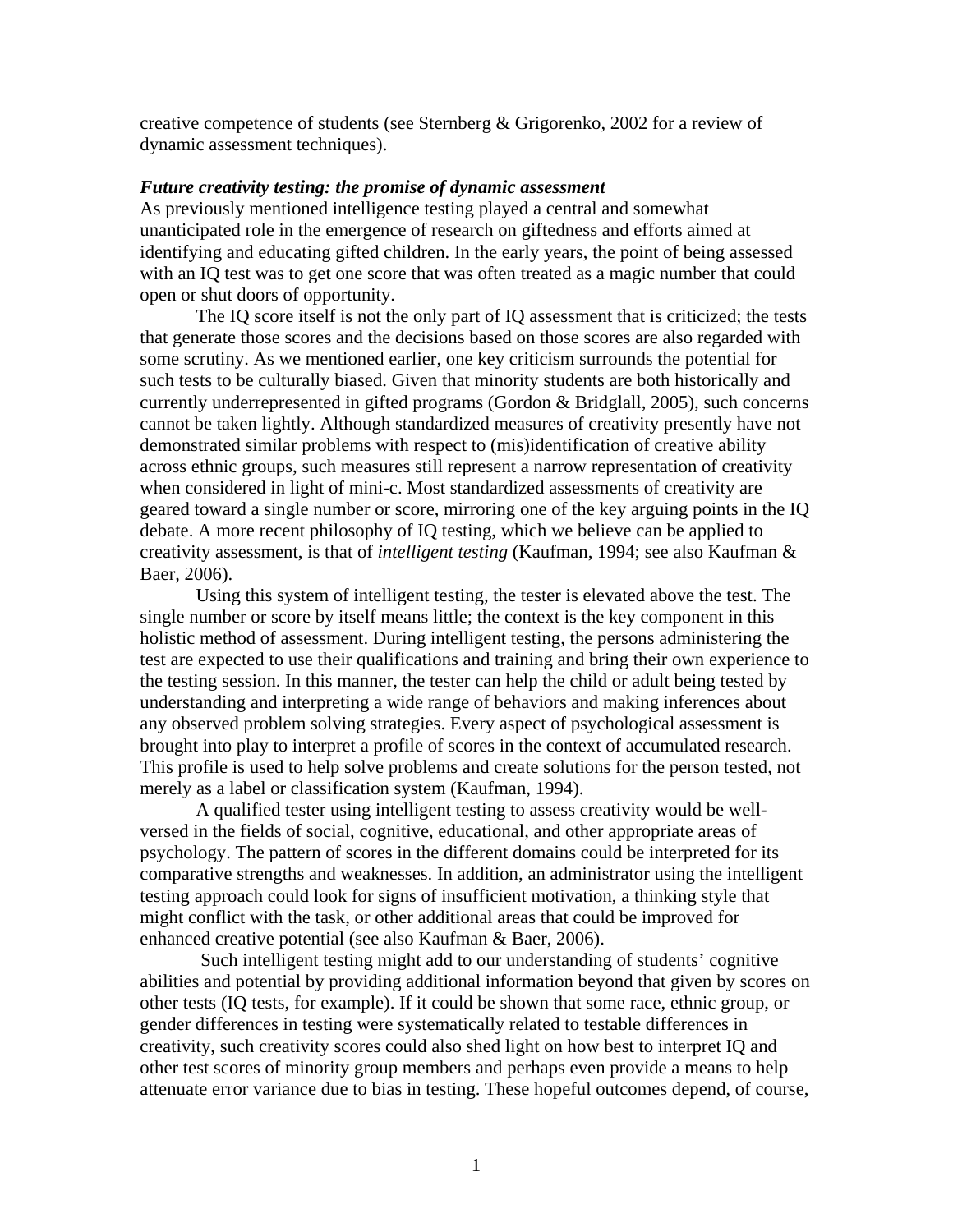on the development of more valid, reliable, and meaningful creativity tests. Alternative assessments, based on a deeper understanding of the full continuum of creativity, may also make this possible.

Dynamic assessments provide a particularly promising alternative to traditional creativity tests. As Kozulin and Garb (2004) explained, the aim of dynamic assessments is to identify and help students realize their potential during the assessment session rather than focus on the already attained knowledge and skills that traditional assessments tend to accentuate. Sternberg and Grigorenko (2002) described two general formats of dynamic assessments: the *cake* format and the *sandwich* format. In the cake format, instructional support is layered between testing items; whereas the sandwich format involves sandwiching instruction between a pretest and posttest. Although there are variations in format, the commonality across most forms of dynamic assessments is the goal of determining what students can do on their own first and then identifying what students can do with assistance from others by providing tailored instructional support. Thus, dynamic assessments are aimed at identifying students' potential and, in turn, helping students realize that potential.

At this point, we are unaware of any researchers using dynamic testing to assess and help realize students' creative potential; however, given the promising results of this form of assessment in assessing academic skills and abilities, we see dynamic testing as an exciting and important new direction for creativity assessment. It may only be a matter of time until researchers and educators adapt this promising technique for creativity assessment. Until then, researchers and gifted educators are advised to at least consider how broadening conceptions of giftedness to include the full continuum of creativity (from mini-c to Big-C) might create opportunities to identify and support creative talent that otherwise would go unrecognized. In order for such opportunities to be realized, researchers and educators need to work together to consider how to better represent the full continuum of creativity in their models, assessments, and instructional practices.

#### **Conclusion**

Advances in creativity research will continue to impact theories of giftedness. A more nuanced understanding of creativity in its many forms and its interactions with areas of study such as intelligence, personality, and thinking styles will produce more detailed theories of giftedness which hopefully will offer better prediction of adult eminence (Big-C), and will allow for a more representative assessment of human abilities. As theories of giftedness proliferate, however, there will be an increasing need for theories of giftedness to be precisely defined and measured, for theories to be clear and testable, for conclusions on how to identify and nurture gifted students to be based on solid research findings, for research methods to be well-articulated enough to generate valid and reliable data, and for gifted programs to be evaluated in controlled experimental trials (Mayer, 2005). Nonetheless, this is an exciting time for the field of gifted education in general, and creativity research in particular, with more assessment and curriculum enhancement options available for children than at any other point in history.

#### **References**

Argulewicz, E. N., Elliott, S. N., & Hall, R. (1982). Comparison of behavioral ratings of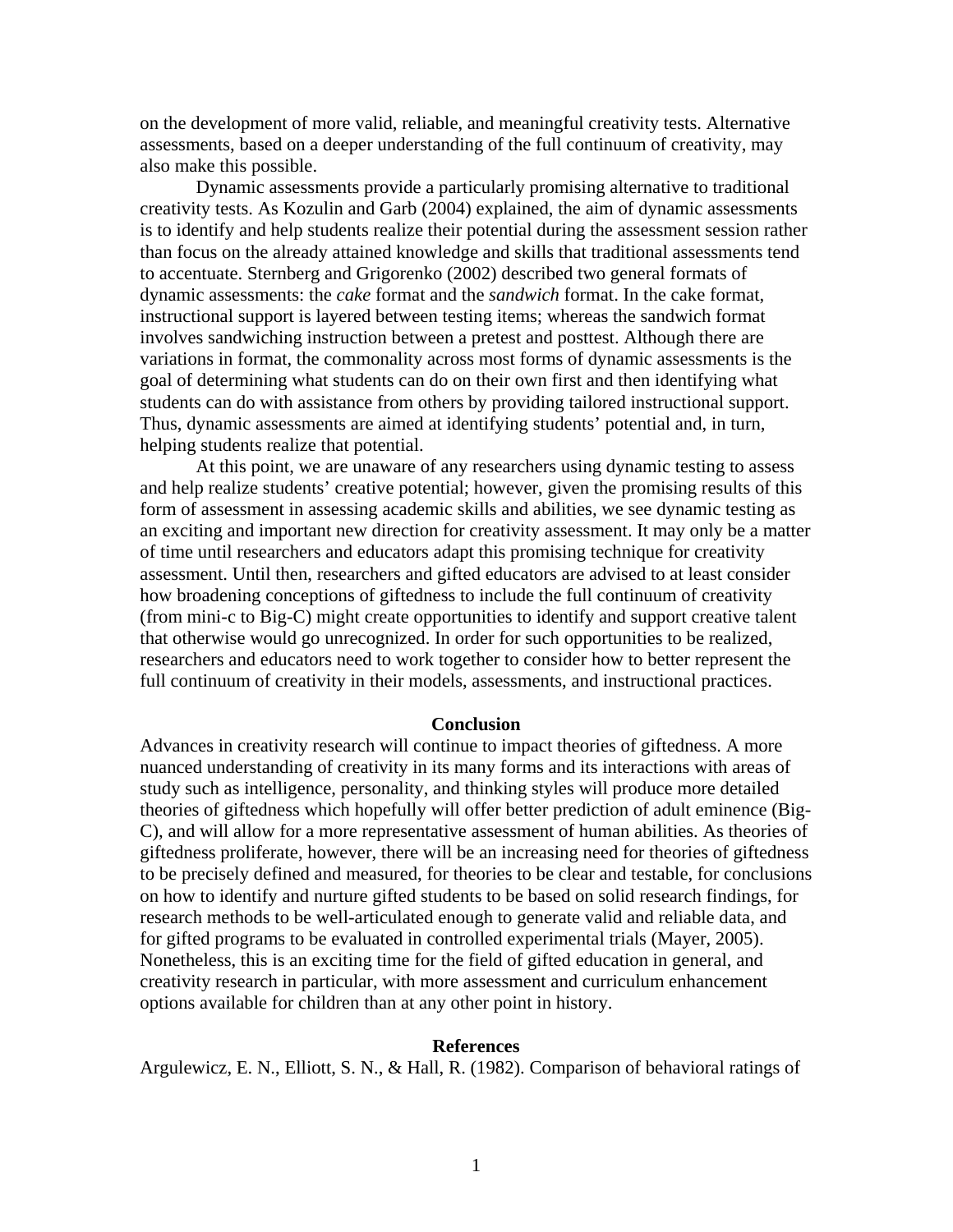Anglo-American and Mexican-American gifted children. *Psychology in the Schools*, *19*, 469-472.

- Argulewicz, E. N., & Kush, J. C. (1984). Concurrent validity of the SRBCSS Creativity Scale for Anglo-American and Mexican-American gifted students. *Educational and Psychological Research*, *4*, 81-89.
- Baer, J. (1997). *Creative teachers, creative students*. Boston: Allyn & Bacon.
- Baer, J. & Kaufman, J. C. (2004). Considering the DMGT: something old, something new. *High Ability Studies, 15*, 149-150.
- Baer, J., & Kaufman, J. C. (2005). Bridging generality and specificity: The Amusement Park Theoretical (APT) Model of creativity. *Roeper Review, 27*, 158-163.
- Baker, J. & Cote, J. (2003). Resources and commitment as critical factors in the development of 'gifted' athletes. *High Ability Studies, 14*, 139-140.
- Beghetto, R. A., & Kaufman, J. C. (in press). Toward a broader conception of creativity: A case for "mini-c" creativity. *Psychology of Aesthetics, Creativity, and the Arts*.
- Beghetto, R. A. & Plucker, J. A. (2006). The Relationship Among Schooling, Learning, and Creativity: 'All Roads Lead to Creativity' or 'You Can't Get There from Here'? In J. C. Kaufman & J. Baer (Eds.) *Creativity and reason in cognitive development* (pp. 316-332). New York, NY, US: Cambridge University Press.
- Binet, A., & Simon, T. (1916). *The development of intelligence in children*. Baltimore: Williams & Wilkins. (Original work published 1905.)
- Chen, C., Kasof, J., Himsel, A. J., Smitreiva, J., Dong, Q., & Xue, G. (2005). Effects of explicit instruction to "Be creative" across domains and cultures. *Journal of Creative Behavior, 39,* 89-110.
- Chen, C., Kasof, J., Himsel, A. J., Greenberger, E., Dong, Q., & Xue, G. (2002). Creativity in drawings of geometric shapes: A cross-cultural examination with the consensual assessment technique. *Journal of Cross Cultural Psychology*, *33*, 171-187.
- Cohen, L. M. (1989). A continuum of adaptive creative behaviors. *Creativity Research Journal, 2,* 169-183.
- Coley, R. J. (2001). *Differences in the gender gap: Comparisons across racial/ethnic groups in education and work*. Princeton, NJ: Education Testing Service.
- Connell, M. W., Sheridan, K., Gardner, H. (2003). On abilities and domains. In R. J. Sternberg & E.L. Grigorenko (Eds.), *The psychology of abilities, competencies, and expertise* (pp. 126-156). Cambridge, UK: Cambridge University Press.
- Cox, M. V., Koyasu, M., Hiranuma, H., & Perara, J. (2001). Children's human figure drawings in the UK and Japan; The effects of age, sex, and culture. *British Journal of Developmental Psychology*, *19*, 275-292.
- Cox, M. V., Perara, J., & Fan, X. (1998). Children's drawing ability in the UK and China. *Psychologia: An International Journal of Psychology in the Orient*, *41*, 171-182.
- Dai, D. Y. (2003). The making of the gifted: Implications of Sternberg's WICS model of giftedness. *High Ability Studies, 14*, 141-142.
- Dai, D. Y. (2004). Why the transformation metaphor doesn't work well: a comment on Gagné's DMGT model. *High Ability Studies, 15*, 159-161.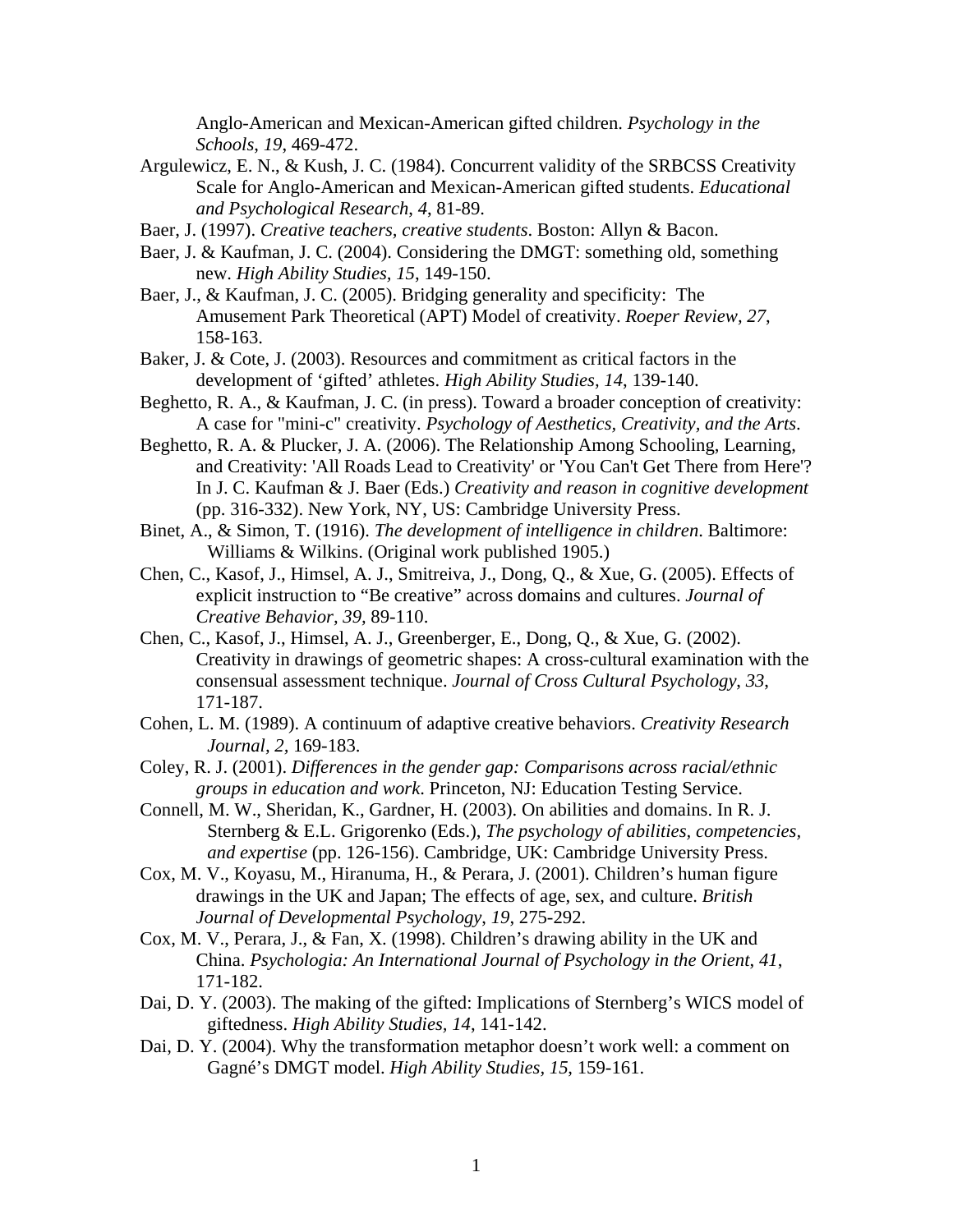- Delisle, J. R., & Renzulli, J. S. (1982). The revolving door identification and programming model: Correlates of creative production. *Gifted Child Quarterly, 26*, 89-95.
- Delisle, J. R. (2003). To be or to do: Is a gifted child born or developed? *Roeper Review, 26*, 12-13.
- Feldhusen, J. F. (2003). Reaching for the stars in gifted education: A critique of the WICS model. *High Ability Studies, 14*, 143.
- Feldhusen, J. F. (2004). Transforming gifts into talent: the DMGT theoretical model—a response. *High Ability Studies, 15*, 151-152.
- Feldman, D. H. (1980). *Beyond universals in cognitive development.* Norwood, NJ: Ablex.
- Feldman, D. H. (1986). *Nature's gambit: Child prodigies and the development of human potential.* New York: Basic Books.
- Feldman, D. H. (1999). The development of creativity. In R.J. Sternberg (Ed.), *Handbook of creativity (pp. 169 – 186).* Cambridge, UK: Cambridge University Press.
- Feldman, D. H., & Gardner, H. (2003). The creation of multiple intelligences theory: A study in high-level thinking. In Sawyer, R. K., John-Steiner, V., Moran, S., Sternberg, R. J., Feldman, D. H., Nakamura, J., & Csikszenthihalyi, M. (Eds.), *Creativity and development (pp. 139 – 185).* New York: Oxford University Press.
- French, J. L. (Ed.) (1959). *Educating the gifted*. New York: Henry Holt.
- Gagné, F. (1993) Constructs and models pertaining to exceptional human abilities. In K. A. Heller, F. J. Mönks & A. H. Passow (Eds) *International handbook of research and development of giftedness and talent* (pp. 63-85)*.* Oxford: Pergamon Press.
- Gagné, F. (1999). My convictions about the nature of human abilities, gifts and talents. *Journal for the Education of the Gifted, 22*, 109–136.
- Gagné, F. (2005). From gifts to talents: The DMGT as a developmental model. In R.J. Sternberg & J.E. Davidson (Eds.), *Conceptions of giftedness*, (2nd ed., pp. 98- 120), New York: Cambridge University Press.
- Galton, F. (1892). *Hereditary genius*, (2nd ed.). London: Macmillan.
- Gardner, H. (1983). *Frames of mind: the theory of multiple intelligences*. New York: Basic Books.
- Gardner, H. (1993a). *Multiple intelligences*. New York: Basic Books.
- Gardner, H. (1993b). The relationship between early giftedness and later achievement. In Ciba Foundations (Ed). The origins and development of high ability, (pp. 175 – 186). Oxford, England: John Wiley & Sons.
- Gardner, H. (1993c). *Creating minds.* New York: Basic Books.
- Gardner, H. (1999). *Intelligence reframed: Multiple intelligences for the 21st century*. New York: Basic Books.
- Gardner, H., Feldman, D., & Krechevsky, M. (Eds.). (1998). *Project Zero frameworks for early childhood education*. New York: Teachers College Press.
- Glover, J. A. (1976). Comparative levels of creative ability in Black and White college students. *Journal of Genetic Psychology, 128*, 95-99.
- Gordon, E. W. & Bridglall, B. L. (2005). Nurturing talent in gifted students of color. In R. J. Sternberg and J. E. Davidson (Eds.), *Conceptions of giftedness,* (2nd ed., pp. 120-146), New York: Cambridge University Press.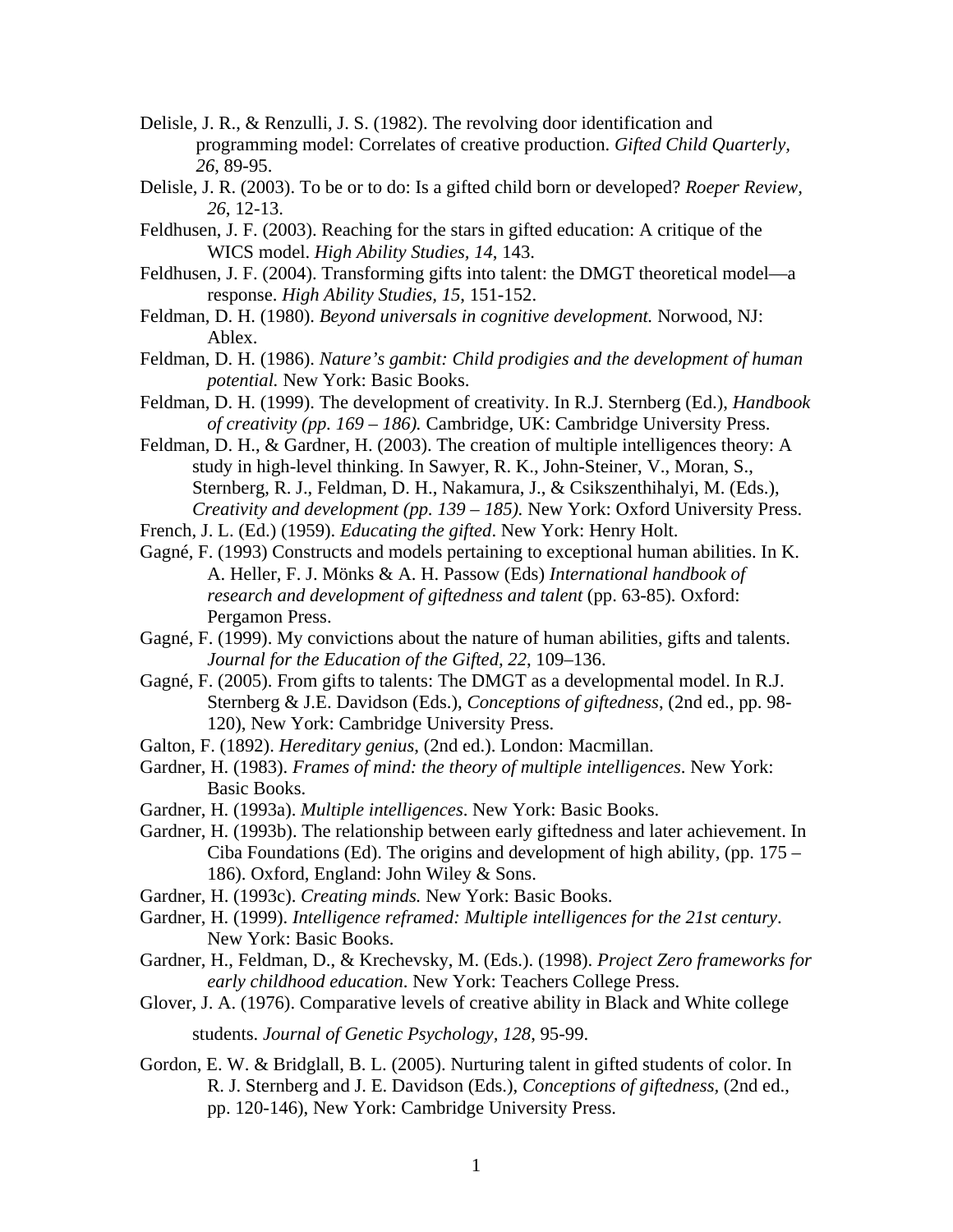- Grigorenko, E. L., Jarvin, L., & Sternberg, R. J. (2002). School–based tests of the triarchic theory of intelligence: Three settings, three samples, three syllabi. *Contemporary Educational Psychology*, *27,* 167–208.
- Gruber, H. (1981). *Darwin on man: A psychological study of scientific creativity.*  Chicago: University of Chicago.
- Gubbins, J. (1982). *Revolving door identification model: Characteristics of talent pool students*. Unpublished doctoral dissertation, The University of Connecticut, Storrs.
- Guenther, Z .C. (2004). Transforming gifts into talents: the DMGT as a developmental theory: A response. *High Ability Studies, 15*, 165-166.
- Guilford, J. P. (1967). *The nature of human intelligence*. New York: McGraw-Hill.
- Hayes, J.R. (1989). *The complete problem solver* (2<sup>nd</sup> ed.). Mahwah, NJ: Erlbaum.
- Heller, K. A. (2003). WICS-A prototype of synthetic approaches to giftedness in the new century? *High Ability Studies, 14*, 147-148.
- Iscoe, I. & Pierce-Jones, J. (1964). Divergent thinking, age, and intelligence in white and Negro children. *Child Development, 35,* 785-797.
- Jaquish, G. A., & Ripple, R. E. (1984). A life-span developmental cross-cultural study of divergent thinking abilities. *International Journal of Aging and Human Development*, *20*, 1-11.
- Kaltsounis, B. (1974). Race, socioeconomic status and creativity. *Psychological Reports*, *35*, 164-166.
- Kaufman, A.S. (1994). *Intelligent testing with the WISC-III*. New York: Wiley.
- Kaufman, J. C. (2005). Nonbiased assessment: A supplemental approach. In C. L. Frisby and C. R. Reynolds (Eds.) *Comprehensive handbook of multicultural school psychology,* (pp. 824-840), Hoboken, NJ: John Wiley & Sons, Inc.
- Kaufman, J. C. (in press). Self-reported differences in creativity by gender and ethnicity. *Journal of Applied Cognitive Psychology.*
- Kaufman, J. C. & Baer, J. (2003). Do we really want to avoid Denny's?: The perils of defying the crowd. *High Ability Studies, 14*, 149-150.
- Kaufman, J. C., & Baer, J. (2004). The Amusement Park Theoretical (APT) Model of creativity. *Korean Journal of Thinking and Problem Solving, 14*, 15-25.
- Kaufman, J. C., & Baer, J. (Eds). (2005). *Creativity across domains: Faces of the muse.*  Mahwah, NJ: Lawrence Erlbaum.
- Kaufman, J. C., & Baer, J. (2006). A tribute to E. Paul Torrance. *Creativity Research Journal, 18*, 1-3.
- Kaufman, J. C., Baer, J., & Gentile, C. A. (2004). Racial and gender differences in creativity as measured by ratings of three writing tasks. *Journal of Creative Behavior, 38,* 56-69.
- Kaufman, S.B., & Sternberg, R.J. (in press). Conceptions of giftedness. To appear in S. Pfeiffer (Ed.), *Handbook of the gifted and talented: A psychological approach.* New York: Plenum.
- Kessler, C. & Quinn, M. E. (1987). Language minority children's linguistic and cognitive creativity. *Journal of Multilingual and Multicultural Development, 8,* 173-186.
- Knox, B. J., & Glover, J. A. (1978). A note on preschool experience effects on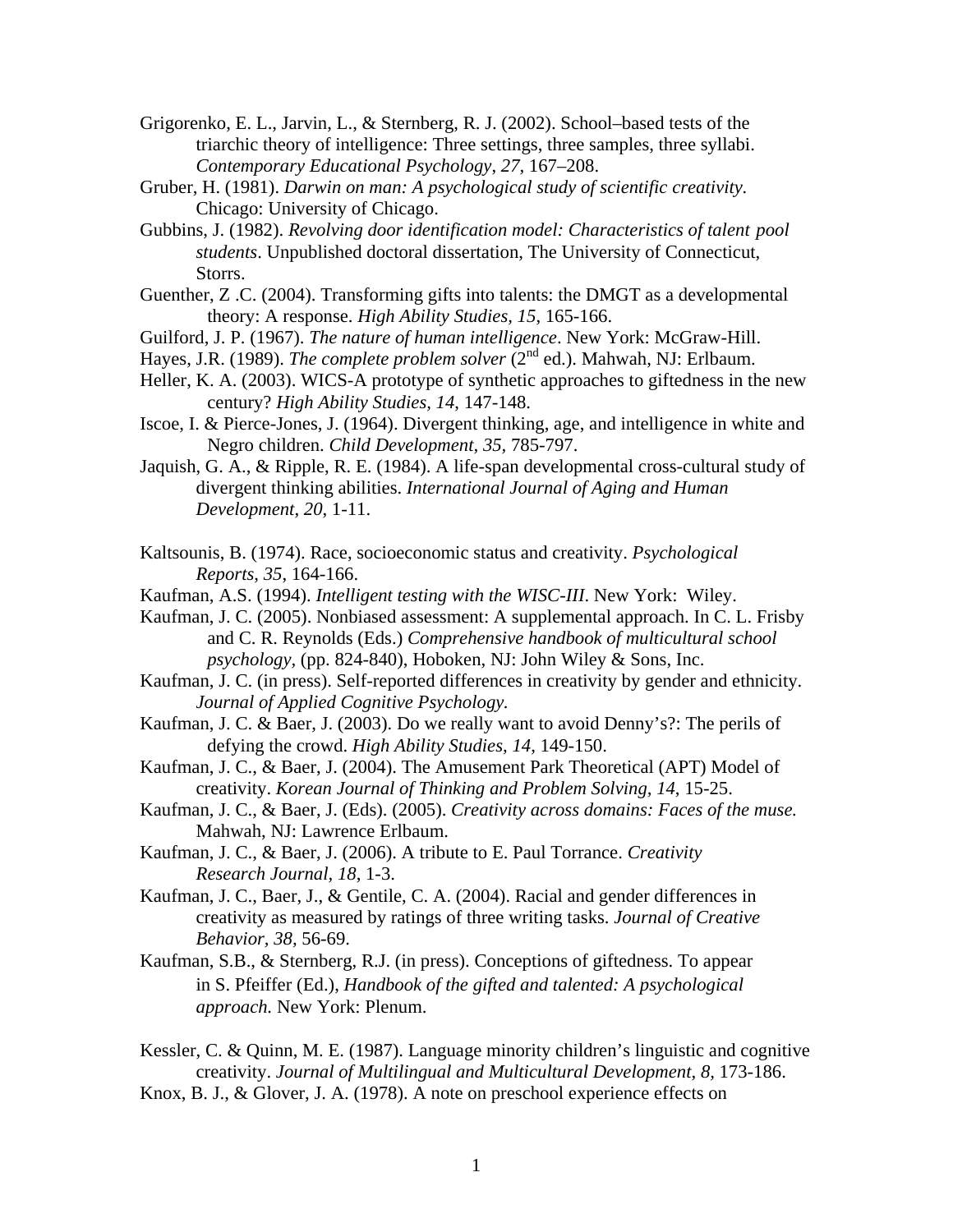achievement, readiness, and creativity. *Journal of Genetic Psychology*, *132*, 151- 152.

- Kozulin, A., & Garb, E. (2004). Dynamic assessment of literacy: English as a third language. *European Journal of Psychology of Education, 19, 65 – 77.*
- Lubart, T. & Guignard, J-H. (2004). The generality-specificity of creativity: a multivariate approach. In R. J. Sternberg, E. L. Grigorenko & J. L. Singer (eds.). *Creativity. From potential to realization* (pp. 43-56). Washington, DC: American Psychological Association.
- Marland, S. P. (1972). *Education of the gifted and talented: Report to the Congress of the United States by the U.S. Commissioner of Education*. Washington, DC: Department of Health, Education and Welfare.
- Matthews, D. J., & Foster, J. D. (2006). Mystery and mastery: Shifting paradigms in gifted education. *Roeper Review, 28,* 64-69.
- Mayer, R.E. (2005). The scientific study of giftedness. In R. J. Sternberg & J. E. Davidson (Eds.), *Conceptions of giftedness* (pp. 437-449). New York, NY: Cambridge University Press.
- Minton, H. L. (1988). *Lewis M. Terman Pioneer in psychological testing*. New York: University Press.
- Moreno, J. M. & Hogan, J. D. (1976). The influence of race and social-class level on the training of creative thinking and problem-solving abilities. *Journal of Educational Research, 70,* 91-95.
- Niu, W., & Sternberg, R. J. (2001). Cultural influences on artistic creativity and its evaluation. *International Journal of Psychology, 36, 225-241.*
- Palaniappan, A. K. (1996). A cross-cultural study of creative perceptions. *Perceptual and Motor Skills, 82*, 96-98.
- Plucker, J. A. (Ed.). (2003). Human intelligence: Historical influences, current controversies, teaching resources. Retrieved November 11, 2003, from http://www.indiana.edu/~intell.
- Plucker, J. A. & Beghetto, R. A. (2004). Why creativity is domain general, why it looks domain specific, and why the distinction doesn't matter. In R. J. Sternberg, E. L. Grigorenko, & J. L. Singer (Eds.), *Creativity: From potential to realization.* (pp. 153 – 168). Washington, DC: American Psychological Association.
- Plucker, J. A., Beghetto, R. A., & Dow, G. T. (2004). Why isn't creativity more important to educational psychologists? Potentials, pitfalls, and future directions in creativity research. *Educational Psychologist, 39,* 83 – 96.
- Porath, M. (2004) Transforming gifts into talents: the DMGT as a developmental theory—a response. *High Ability Studies, 15*, 153-155.
- Price-Williams, D. R., Ramirez III, M. (1977). Divergent thinking, cultural differences, and bilingualism. *The Journal of Social Psychology, 103*, 3-11.
- Ramos-Ford, V., & Gardner, H. (1997). Giftedness from a multiple intelligences perspective. In N. Colangelo & G. A. David (Eds.), *Handbook of gifted education,* (2nd ed.,). Boston: Allyn & Bacon.
- Renzulli, J. S. (1978). What makes giftedness? Reexamining a definition. *Phi Delta Kappan*, *60*, 180-184, 261.
- Renzulli, J. S. (1999). Reflections, perceptions, and future directions. *Journal for the Education of the Gifted, 23*, 125-146.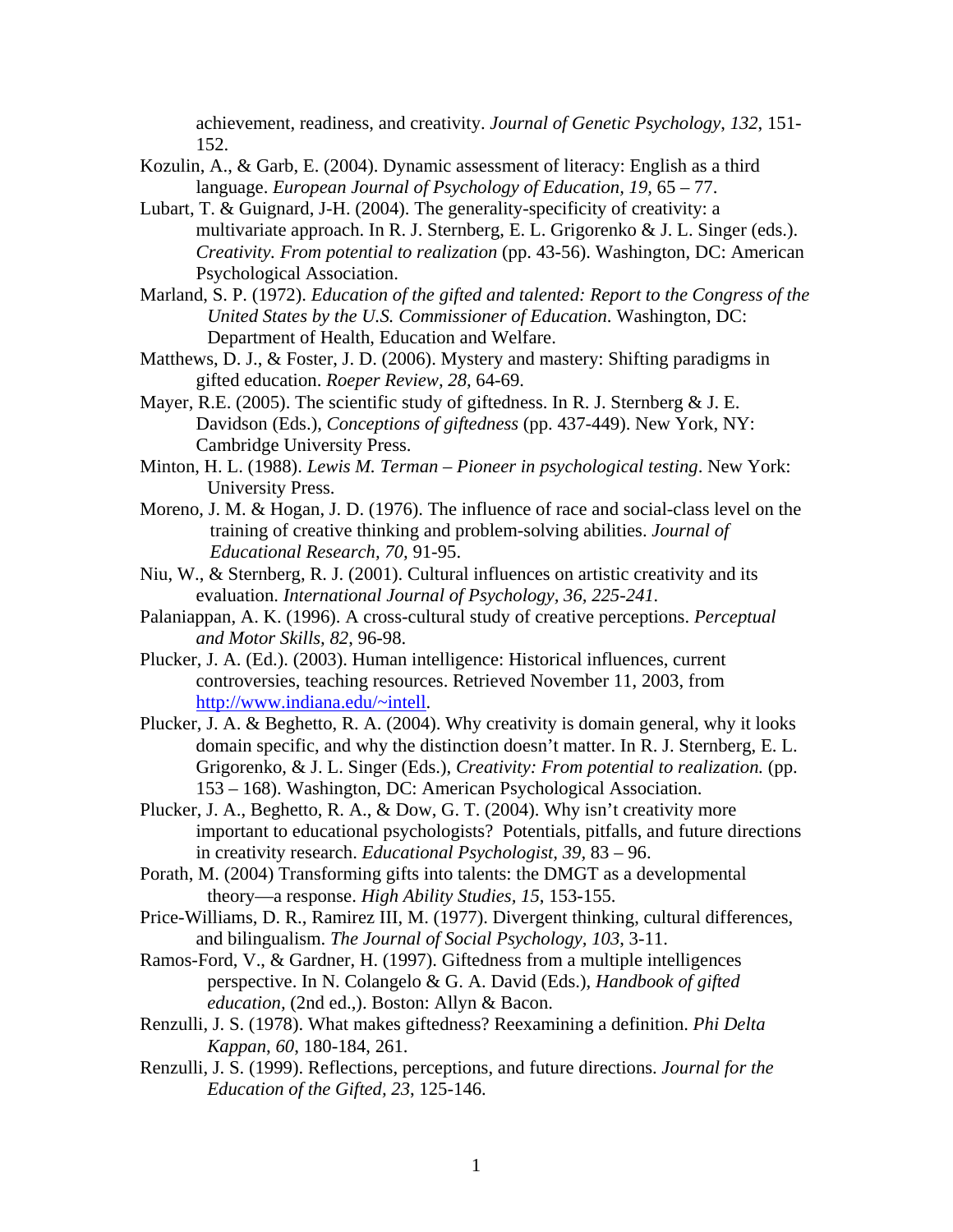- Renzulli, J. S. (2005). The three-ring definition of giftedness: A developmental model for promoting creative productivity. In R  $\cdot$  J. Sternberg & J. E. Davidson (Eds.), *Conceptions of giftedness,* (2nd ed., pp. 246-280). New York: Cambridge University Press.
- Rose, L. H., & Lin, H. (1984). A meta-analysis of long-term creativity training programs. *Journal of Creative Behavior, 18,* 11- 22.
- Rostan, S. M., Pariser, D., & Gruber, H. E. (2002). A cross-cultural study of the development of artistic talent, creativity, and giftedness. *High Ability Studies*, *13*, 125-156.
- Rudowicz, E., Lok, D. & Kitto, J. (1995). Use of the Torrance Tests of Creative Thinking in an exploratory study of creativity in Hong Kong primary school children: A cross-cultural comparison. *International Journal of Psychology*, *30*, 417-430.
- Runco, M. A. (1996). Personal creativity: Definition and developmental issues. *New Directions for Child Development, 72,* 3 – 30.
- Runco, M. A. (2004). Everyone has creative potential. In R. J. Sternberg, E. L. Grigorenko, & J. L. Singer (Eds.), *Creativity: From potential to realization.* (pp. 21 – 30). Washington, DC: American Psychological Association.
- Saeki, N., Fan, X., & Van Dusen, L. (2001). A comparative study of creative thinking of American and Japanese college students. *Journal of Creative Behavior, 35*, 24-36.
- Sawyer, R. K., John-Steiner, V., Moran, S., Sternberg, R. J., Feldman, D. H., Nakamura, J., & Csikszentmihalyi, M. (2003). *Creativity and development.* New York: Oxford University Press.
- Shurkin, J. N. (1992). *Terman's kids.* Boston: Little, Brown, and Company.
- Simonton, D.K. (1994). *Greatness: Who makes history and why*. New York: Guilford Press.
- Simonton, D. K. (2004). Adding developmental trajectories to the DMGT: nonlinear and nonadditive genetic inheritance and expertise acquisition. *High Ability Studies, 15*, 157-158.
- Sternberg, R. J. (1985). *Beyond IQ: A triarchic theory of human intelligence.* New York: Cambridge University Press.
- Sternberg, R. J. (1997). *Successful intelligence*. New York: Plume.
- Sternberg, R. J. (1998). A balance theory of wisdom. *Review of General Psychology, 2*, 347-365.
- Sternberg, R. J. (Ed.). (1999). *Handbook of creativity*. Cambridge: Cambridge University Press.
- Sternberg, R. J. (2000). The theory of successful intelligence. *Gifted Education International, 15*, 4-21.
- Sternberg, R. J. (2003). *Wisdom, intelligence, and creativity, synthesized*. New York: Cambridge University Press.
- Sternberg, R. J. (2004). WICS redux: a reply to my commentators. *High Ability Studies, 15*, 109-112.
- Sternberg, R. J. (2005). The WICS model of giftedness. In R. J. Sternberg  $\&$  J. E. Davidson (Eds.), *Conceptions of giftedness*, (2nd ed., 327-243), New York: Cambridge University Press.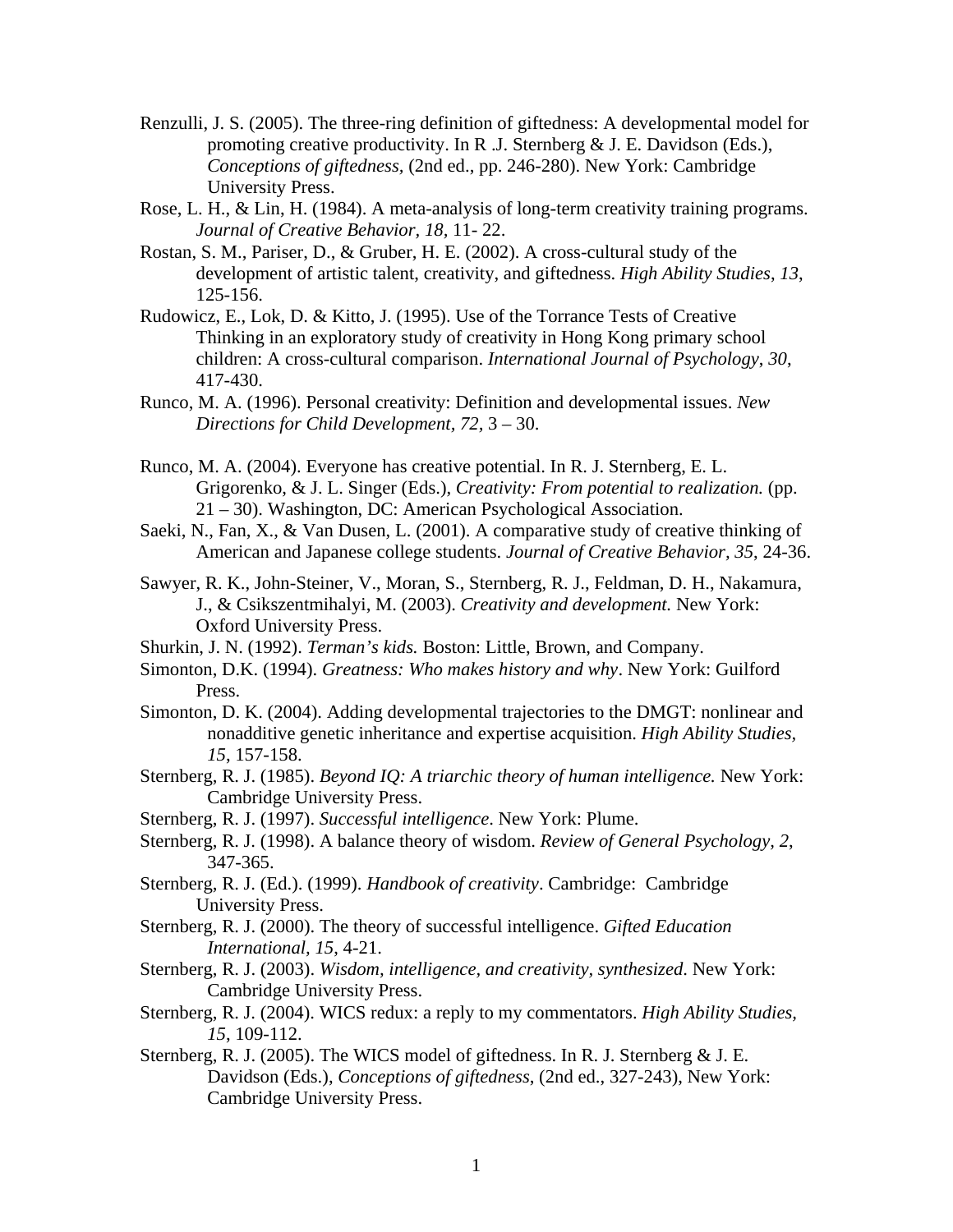Sternberg, R. J. (2002). Intelligence is not just inside the head: The theory of successful intelligence. In J. Aronson (Ed.), *Improving academic achievement: Impact of psychological factors on education*. San Diego, CA: Academic Press.

Sternberg, R. J., Ferrari, M., Clinkenbeard, P. R., & Grigorenko, E. L. (1996). Identification, instruction, and assessment of gifted children: A construct validation of a triarchic model. *Gifted Child Quarterly*, *40*, 129–137.

Sternberg, R. J., & Grigorenko, J. L. (2000). *Teaching for successful intelligence*, Arlington Heights, Illinois: Skylight Training and Publishing Inc.

Sternberg, R., & Grigorenko, E. (2002). *Dynamic testing: The nature and measurement of learning potential.* New York: Cambridge University Press.

Sternberg, R .J., Grigorenko, E. L., Ferrari, M., & Clinkenbeard, P. (1999). A triarchic analysis of an aptitude-treatment interaction. *European Journal of Psychological Assessment, 15*, 1-11.

Sternberg, R. J., Grigorenko, E. L., Singer, J. L. (Eds.) (2004). *Creativity: From potential to realization.* Washington, DC: American Psychological Association.

Sternberg, R. J., Kaufman, J. C., & Pretz, J. E. (2002). *The creativity conundrum*. Philadelphia, PA: Psychology Press.

Sternberg, R .J., & Lubart, T. I. (1995). *Defying the crowd: cultivating creativity in a culture of conformity*. New York: Free Press.

Sternberg, R J., & Lubart, T. I. (1996). Investing in creativity. *American Psychologist, 51*, 677-688.

Sternberg, R. J., & The Rainbow Project Collaborators (2006). The Rainbow Project: Enhancing the SAT through assessments of analytical, practical and creative skills. *Intelligence*, *34*, 321-350.

Sternberg, R. J., Torff, B., & Grigorenko, E. L. (1998). Teaching triarchically Improves school achievement. *Journal of Educational Psychology, 90*, 374– 384.

Stricker, L. J., Rock, D. A., & Bennett, R. E. (2001). Sex and ethnic-group differences on accomplishment measures. *Applied Measurement in Education, 14*, 205-218.

Taylor, C. W. (1984). Developing creative excellence in students: The neglected historymaking ingredient which would keep our nation from being at risk. *Gifted Child Quarterly, 28,* 106-109.

Terman, L. M. (1916). The *measurement of intelligence*. Boston: Houghton Mifflin.

.Terman, L. M. (1924). The physical and mental traits of gifted children. In G. M. Whipple (Ed.), *Report of the society's committee on the education of gifted children* (pp. 157-167). The Twenty Third Yearbook of the National Society for the Study of Education. Bloomington, Ill.: Public School Publishing.

Torrance, E. P. (1966). *The Torrance tests of creative thinking: Norms-technical manual.* Lexington, MA: Personal Press.

Torrance, E. P. (1971). Are the Torrance Tests of Creative Thinking biased against or in favor of 'disadvantaged' groups? *Gifted Child Quarterly, 15,* 75-80.

Torrance, E. P. (1972). Predictive validity of the Torrance Tests of Creative Thinking. *Journal of Creative Behavior, 6,* 236-252.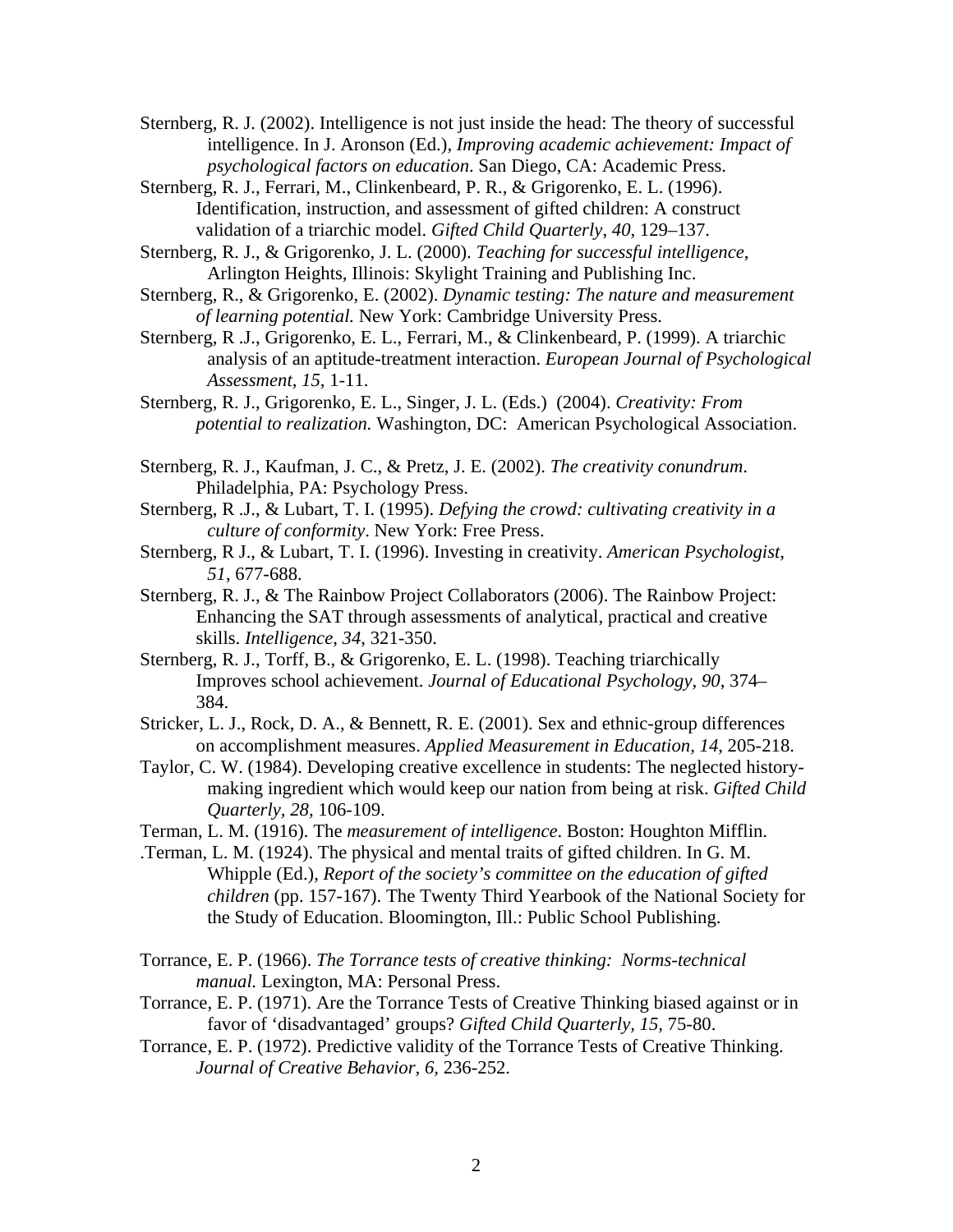- Torrance, E. P. (1973). Assessment of disadvantaged minority group children. *School Psychology Digest, 2*, 3-10.
- Torrance, E. P. (1974). *Torrance Tests of Creative Thinking*. Lexington, MA: Ginn.
- Torrance, E. P. (1984). The role of creativity in identification of the gifted and talented. *Gifted Child Quarterly, 28,* 153-156.
- Torrance, E. P. (1988). Creativity as manifest in testing. In R. J. Sternberg (Ed.), *The nature of creativity* (pp. 43-75). Cambridge University Press.
- Torrance, E. P. (1990). *The Torrance tests of creative thinking: Norms-technical manual.*  Bensenville, IL: Scholastic Testing Service.
- Torrance, E. P., & Presbury, J. (1984). The criteria of success used in 242 recent experimental studies of creativity. *Creative Child & Adult Quarterly, 9,* 238-243.
- Troiano, A. B. & Bracken, B. A. (1983). Creative thinking and movement styles of three culturally homogeneous kindergarten groups. *Journal of Psychoeducational Assessment, 1*, 35-46.
- Visser, B.A., Ashton, M.C., & Vernon, P.A. (2006). Beyond *g*: Putting multiple intelligence theory to the test. *Intelligence*, *34*, 487-502.